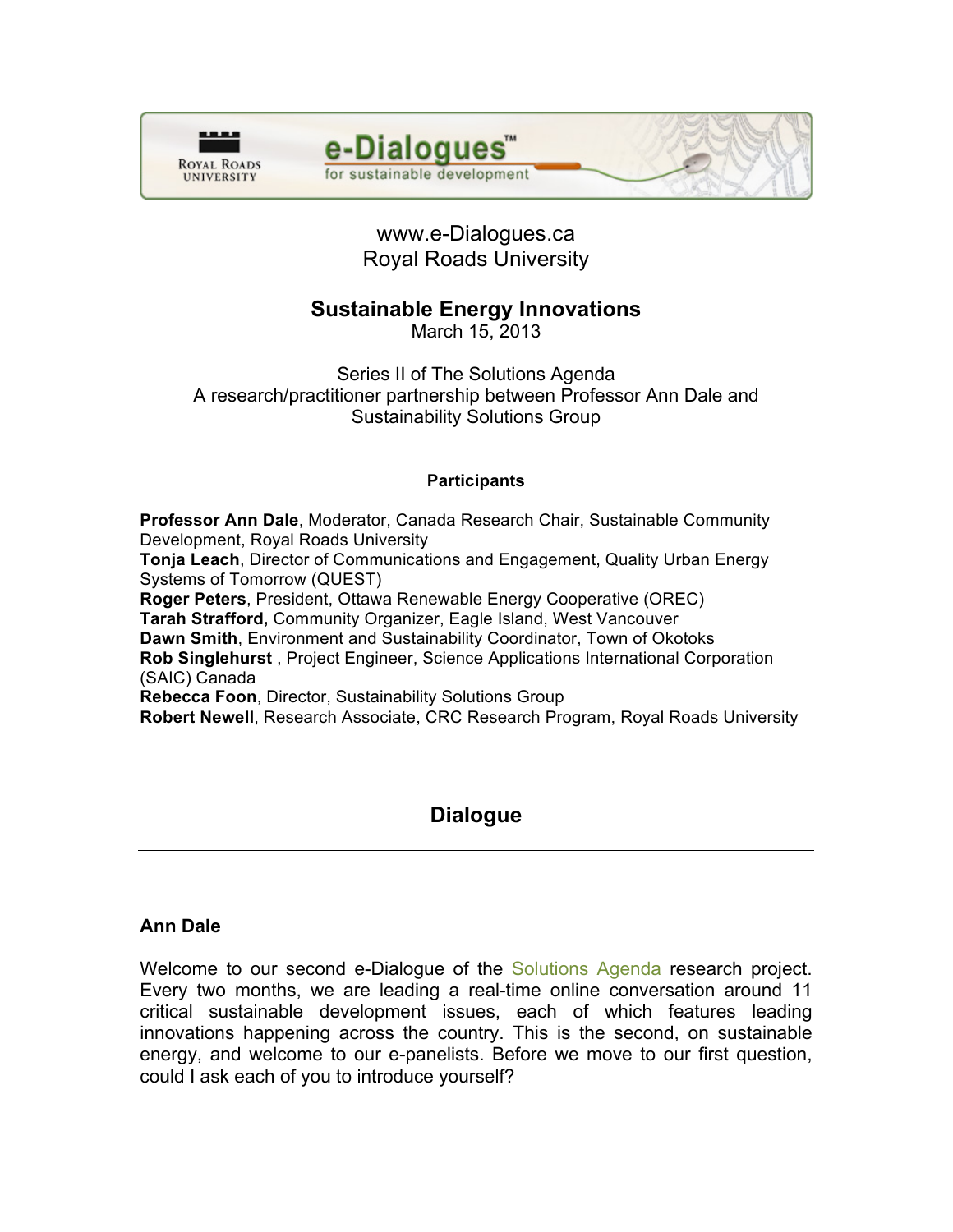### **Roger Peters**

I am currently president of the Ottawa Renewable Energy Cooperative (OREC) and volunteer with the Canadian Renewable Energy Alliance and Ecology Ottawa.

Previously, I was Director of Renewable Energy and Efficiency with the Pembina Institute from 2000 - 2008.

Before joining Pembina, I worked as an international consultant in energy efficiency and rural energy. I was Director of Technical Services for the Saskatchewan Energy Conservation Authority from 1993-1996.

I was a founding partner in Marbek Resource Consultants (now ICF – Marbek) in 1983 until 1993

### **Roger Peters**

Welcome, Roger, thanks so much for participating.

#### **Tonja Leach**

I am the Director of Communications and Engagement for QUEST (Quality Urban Energy Systems of Tomorrow). My responsibilities include government relations, communications, coordination of national and regional efforts, event planning, fundraising and financial management. I have been with QUEST since January of 2009.

Previously, I was in communications with the Canadian Gas Association from 2003 - 2009. During that time, I acted as the secretariat for a coalition of 19 energy industry associations known as the Energy Dialogue Group, who came together to encourage the establishment of a national energy framework for Canada.

#### **Dawn Smith**

I am the Environment and Sustainability Coordinator with the Town of Okotoks. I have been with the Town since 2008, working on various projects ranging from energy and water conservation strategies to waste reduction programs. In addition, I work with our planning department on our community's long term Sustainability Plans. I also provide tours of the Drake Landing Solar Community throughout the year. Prior to working with the Town of Okotoks, I practiced as a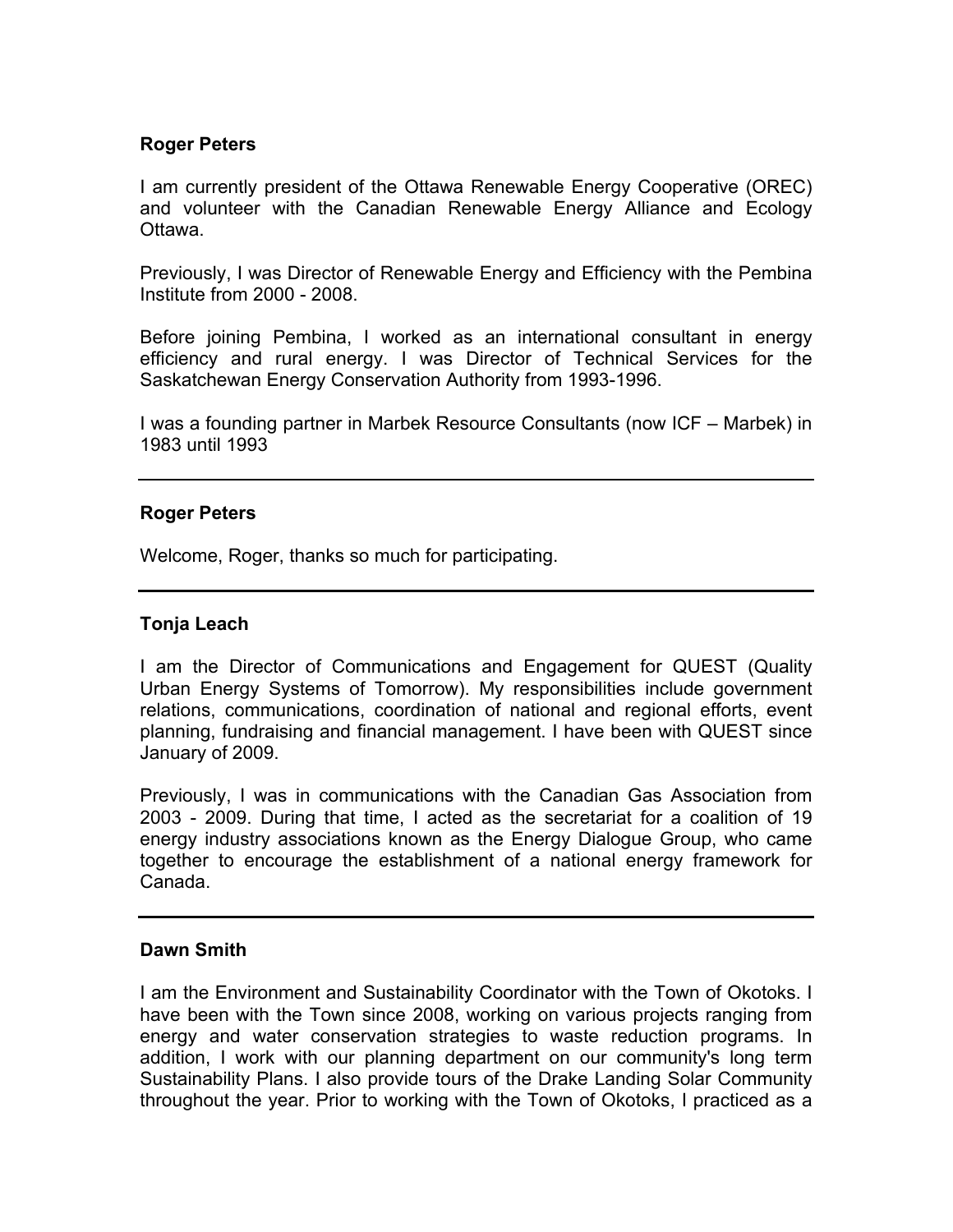landscape planner in the United Kingdom and New Zealand, with focus on land reclamation.

#### **Ann Dale**

Welcome, Tonja and Dawn.

#### **Rob Singlehurst**

I am a Project Engineer with the Renewable Energy and Climate Change Program at SAIC Canada (Science Applications International Corporation). SAIC Canada was project manager district energy implementation for the Okotoks Drake Landing Solar Community.

My past studies focused on solar energy in the built environment. My work experience is in solar thermal, PV, earth energy and energy efficiency. I have worked closely with the Canadian Solar Industries Association, with CSA and with provincial ministries in standards and codes development.

#### **Rebecca Foon**

Hello, everyone.

My name is Rebecca Foon and I am a Director with Sustainability Solutions Group. We are a National Worker's Cooperative and work in different areas including Community Planning, Sustainability Management Systems and Green Building. I am really looking forward to this dialogue!

#### **Robert Newell**

My name is Rob Newell. I am a Research Associate in Ann's CRC in Sustainable Community Development program. I do a lot of work researching online community dynamics and social media, as well as work in our other research projects including this project, the Solutions Agenda. I also have been involved in one our partnership projects, the Meeting the Climate Change Challenge ( $MC<sup>3</sup>$ ) project, which looks at climate innovations in BC, and many of these innovations involve energy.

I am looking forward to this conversation and to sharing insights.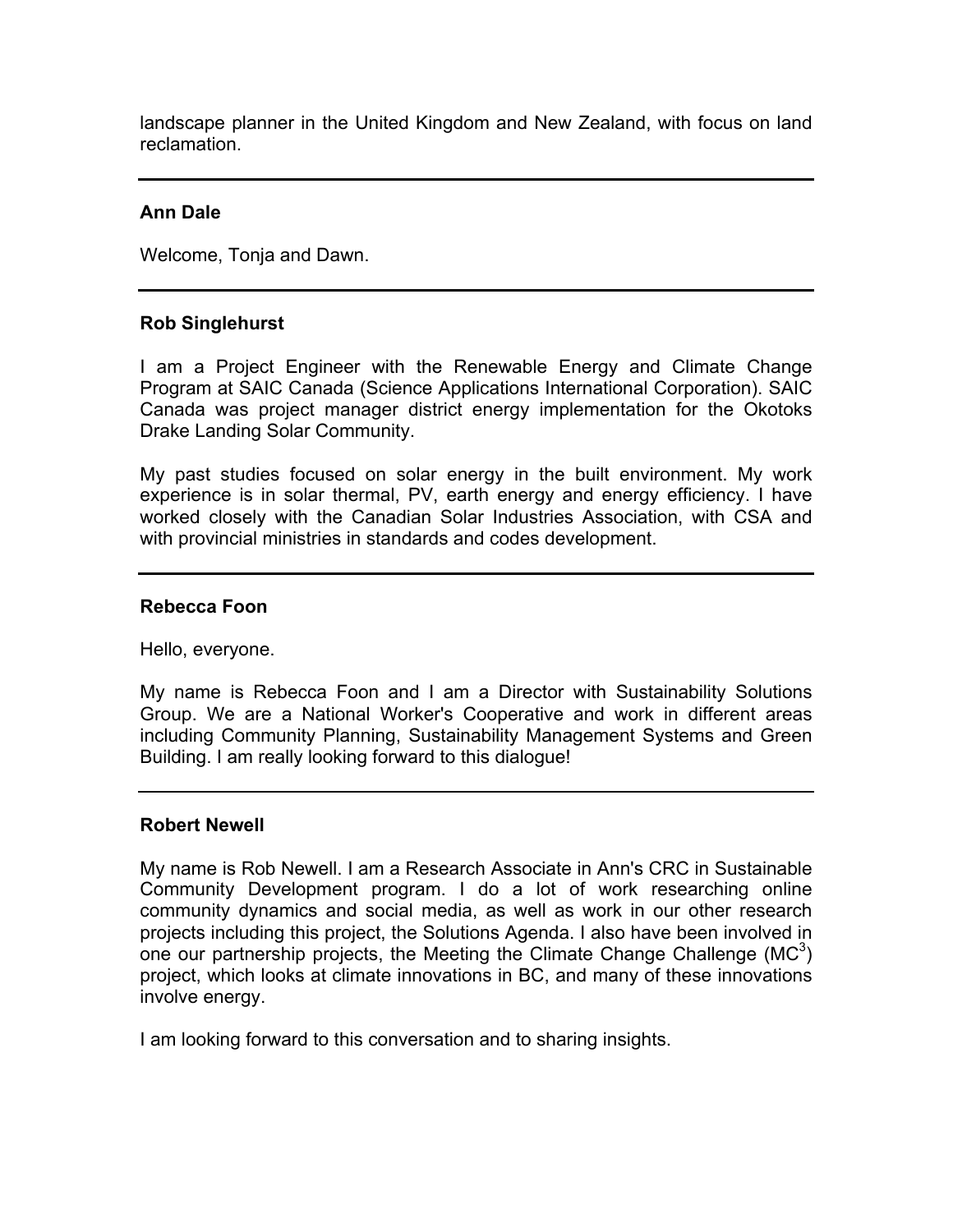## **Ann Dale**

We are still waiting for the full group to arrive, but let's start with our first question. Can you briefly describe your project?

## **Tonja Leach**

*QUEST Description*

QUEST is a national non-profit organization advocating for Integrated Community Energy Solutions (ICES).

ICES involve the planning, design, implementation, and governance of integrated energy systems at the community level in a way that maximizes energy performance while cutting costs and reducing environmental impacts.

QUEST undertakes applied research, policy development, engagement, and capacity building for all levels of government, utilities, the energy industry, the real-estate sector, economic regulators, and the professional service sector to transform Canada's 5,400 communities into smart energy communities using ICES.

#### **Dawn Smith**

*Drake Landing Solar Community*

I will try to keep this brief!

Drake Landing Solar Community (DLSC) is a pure solar thermal research and development project created by Natural Resources Canada (NRCan). The development and operation of the project is a unique private-public partnership between NRCan, the Town of Okotoks (Municipality), United Communities (Developer), Stirling Homes (Home Builder) and ATCO Gas (Utility Operator).

The purpose of the research project is to be an energy showcase, modeling how an environmentally conscious residential community can be accomplished in a cold climate. The goal of the project is a significant reduction in green house gas emissions.

The project consists of an enclave of 52 R-2000 rated single-detached homes located within the greater community of Drake Landing within the Town of Okotoks. The space heating for these homes is provided through a solar thermal district heating system with individual solar domestic hot water systems for each of the 52 homes.

The research and development phase of the project was designed over a five-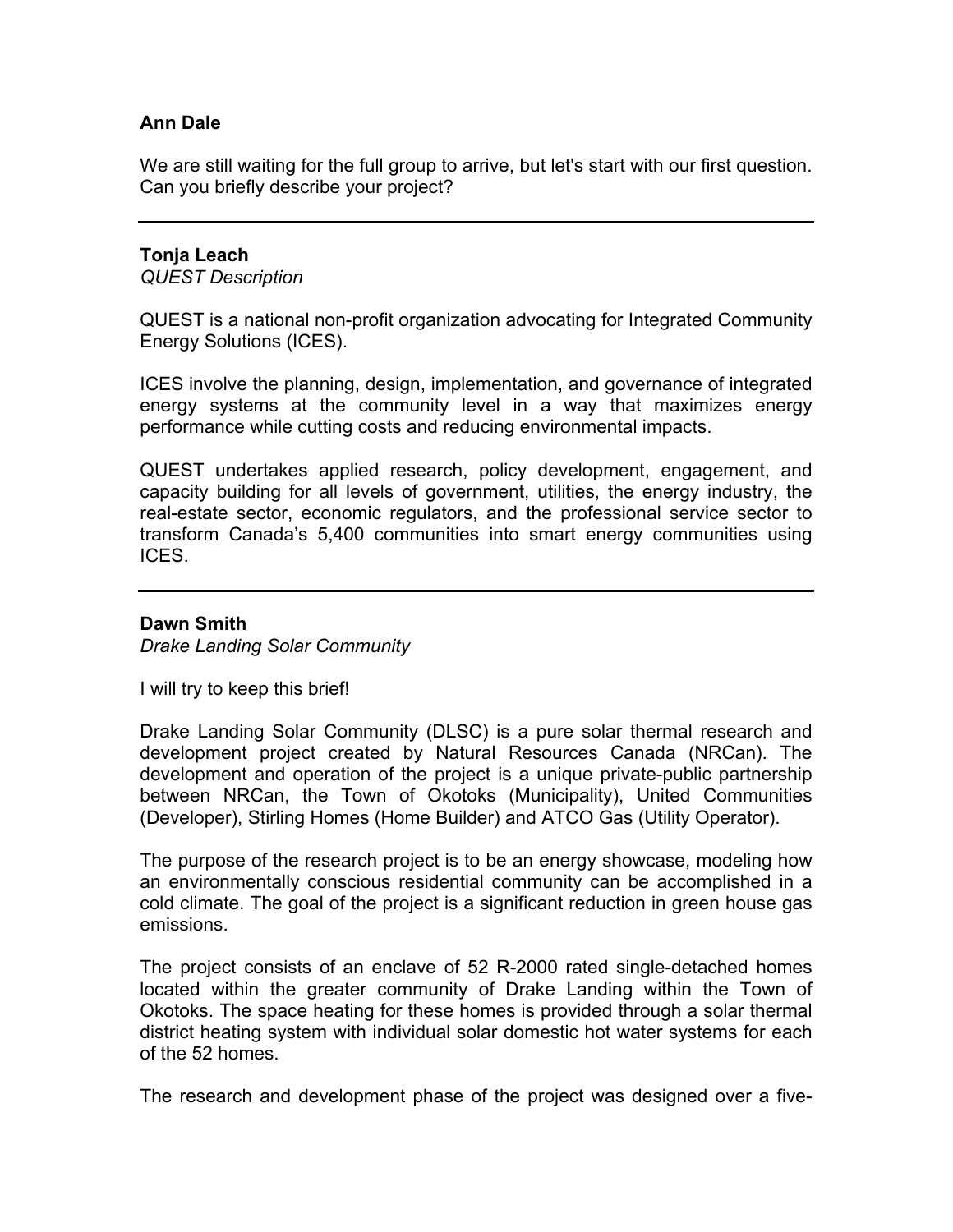year window (2007-2011). At year five, the system was modeled to reach a solar fraction of 90% (90% of the home's space heating needs provided trough solar thermal energy and 10% natural gas). The project reached its goal of 90% by 2011 and in the winter of 2012 achieved a solar fraction of 95%.

DLSC also achieved it main intent of significantly reducing GHG emissions. In Okotoks, a typical home constructed in 2007 produces approx. 6.4 tonnes of GHG/year where a DLSC home only produces 0.75 tonnes/year. The 52 solar homes have the same impact as 6.5 baseline homes of the same size and age. The project has been a huge success for the project partners. It continues to set the global example for a solar thermal district heating system.

#### **Roger Peters**

### *Ottawa Renewable Energy Co-op*

OREC was incorporated in 2010 as a Renewable Energy Co-op under the Ontario Co-op Corporations Act. A Renewable Energy Co-op is a new category of co-op created by the Ontario Green Energy and Economy Act that generates electricity from renewable energy projects and sells it to the grid (previously only worker coops could sell to non-members)

OREC currently has 150 members in Ottawa (membership share \$100). We raised almost \$1 million in capital in 2012 through a provincially approved preference share offering to members. This capital has been invested in 7 solar energy projects in Ottawa that have Feed-in Tariff (FIT) contracts.

OREC will pay its first dividend on preference shares at the end of 2013 and return capital starting in 2018. OREC has submitted 4 additional projects for FIT contracts and will raise capital for these projects through a second preference share offering in 2013.

Our experience to date shows that there is a huge potential for the mobilizing of community (social) capital into sustainable energy projects owned by the community. OREC plans to expand its scope beyond electricity to raise social capital for other community owned renewable energy projects and to improve the energy efficiency of housing, businesses, and community infrastructure in Ottawa.

#### **Tarah Strafford**

My name is Tarah Stafford. I am a resident of the District of West Vancouver. I started a neighbourhood program in my neighbourhood to reduce home energy usage. The program has grown from one neighbourhood to 15 neighbourhoods across 4 municipalities. It is called "Cool Neighbourhoods". We create situations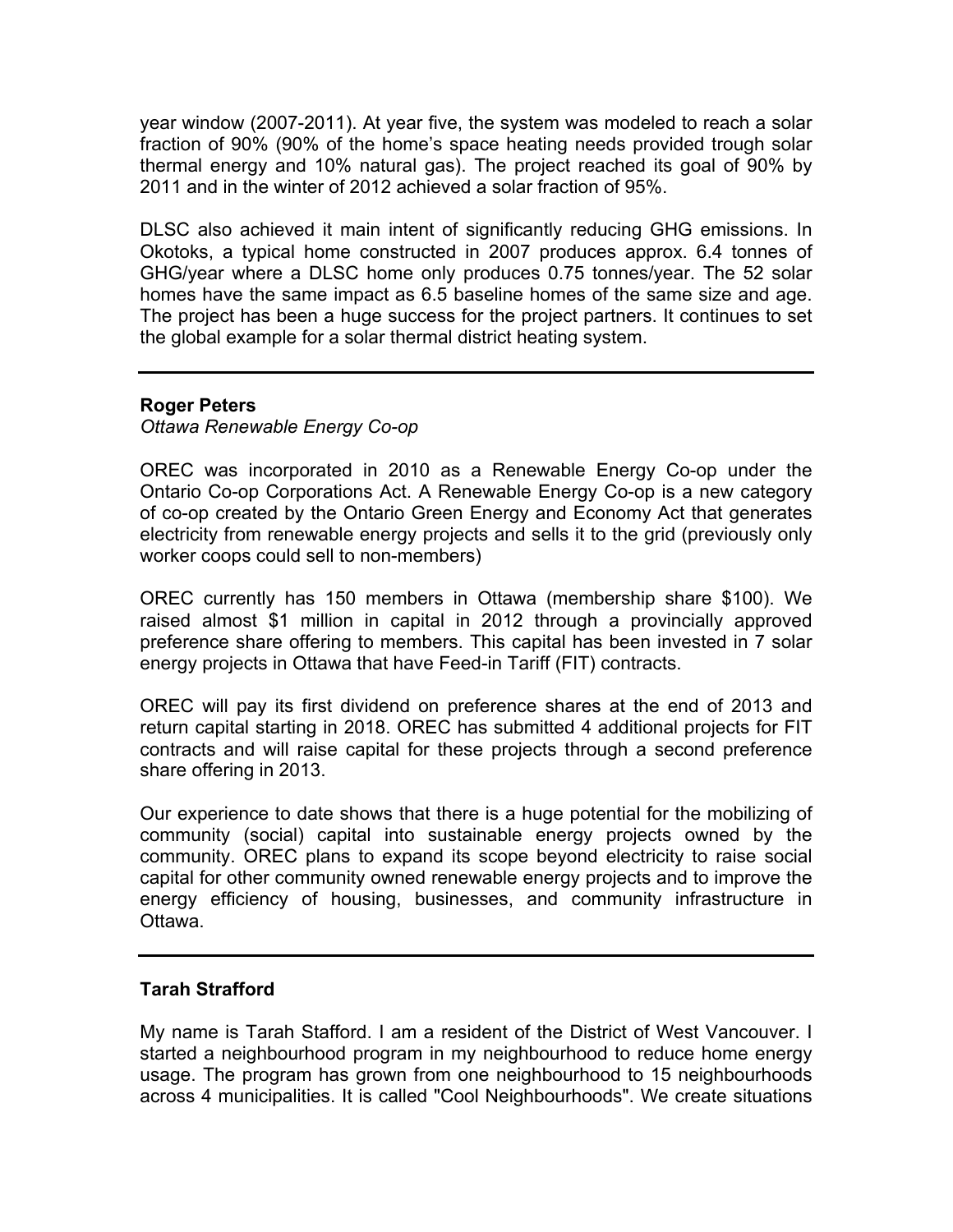through neighbourhood engagement that eliminate the barriers to home energy reduction working with municipal staff, fire departments, politicians, financial institutions and energy and supply companies. It is a lot of fun, which is why people are engaged.

### **Ann Dale**

What diverse expertise we have. Welcome, Tarah. Next question, what do you think are the critical factors for the success of your innovation?

And then, what do you think are the critical features of a sustainable energy system?

I suggest you answer the first question, while thinking about the second.

#### **Tonja Leach**

I'll spin that question a bit as I wouldn't characterize us an innovation but rather an organization...

Our success is tied directly into the success of ICES in Canada. Our network is our strength and the more we can influence policy, organizations and governments to explore better ways of delivering and utilizing energy in Canada, the more success we will have.

In answer to your second question, Ann, our vision of a sustainable energy system is one that links energy across land use, buildings, transportation, water, waste and related infrastructure. We can make great strides in reducing energy consumption, consuming energy appropriately (right fuel for the right application) and consequently mitigating GHG's by addressing how energy is consumed in our communities.

QUEST has developed a number of technical & policy principles, which have been endorsed by the federal and provincial governments that, when applied at the community level, deliver energy economically, environmentally and sustainably. They can be found on our [website.](http://www.questcanada.org)

### **Dawn Smith**

The main critical factor for the success of the Drake Landing Solar Community was the active participation of the differing project partners. It was important having all three levels of government involved as well as a forward thinking community developer, home builder and utility operator. Of course, many other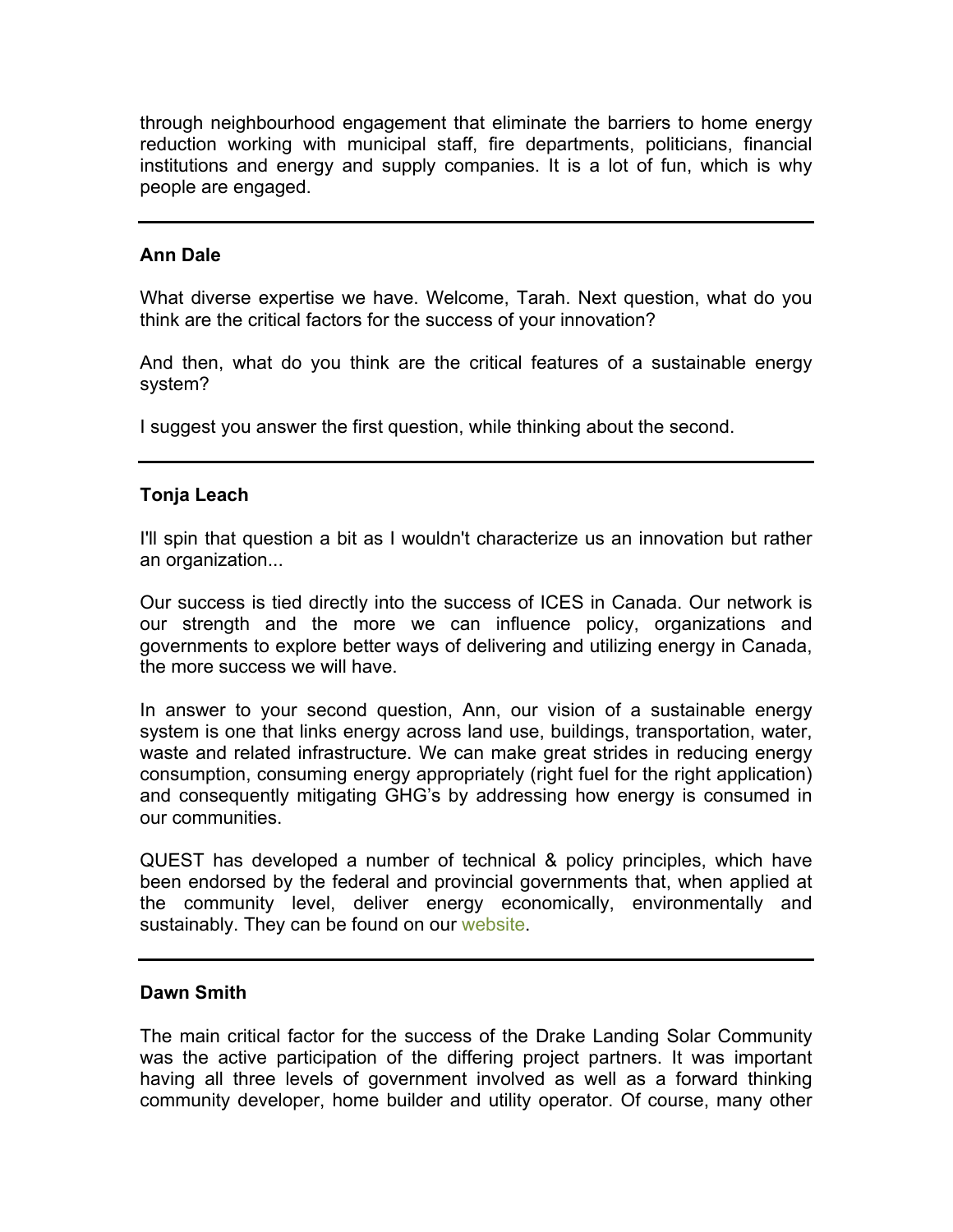experts in the field were critical in the design and installation of the system. The residents of Okotoks were also very supportive of an innovative alternative energy neighbourhood.

Another critical requirement was geography! Okotoks is ideally located in one of the sunniest locations in Canada.

### **Tonja Leach**

Just wanted to echo Dawn's comments. Critical to any successful sustainable energy system development is early engagement of all the players at the table prior to the completion of the plan. For instance, our experience is that many communities create a sustainable community plan without first engaging with their local or regional energy utility provider.

### **Rob Singlehurst**

The district energy system at Drake Landing uses approximately 840 solar thermal collectors to capture the sun's energy. In summer, there is of course a huge amount of heat collected and a heat transfer fluid is used to transfer the heat into a Borehole Thermal Energy Storage field. The boreholes are approximately 35 m deep and the field is about 35 m in diameter. The ground is heated to approximately 80°C. Come winter, the heat stored in the ground can be reclaimed and pumped through the district energy system to heat the community.

SAIC Canada is involved in the feasibility study of a potentially larger system in the City of Whitehorse. The number of solar collectors could be as much as 3000 and it could serve 850 housing units!

## **Ann Dale**

Rob, what were the costs and who financed the project?

### **Rob Singlehurst**

Local stakeholders included the land developer, United Communities, the builder, Stirling Homes, the utility, ATCO Gas, and the Town of Okotoks. Additional stakeholders and supporters included Natural Resources Canada, the Federation of Canadian Municipalities' Green Municipal Fund, the Province of Alberta and SAIC Canada that was able to secure a financial contribution from Sustainable Development Technology Canada.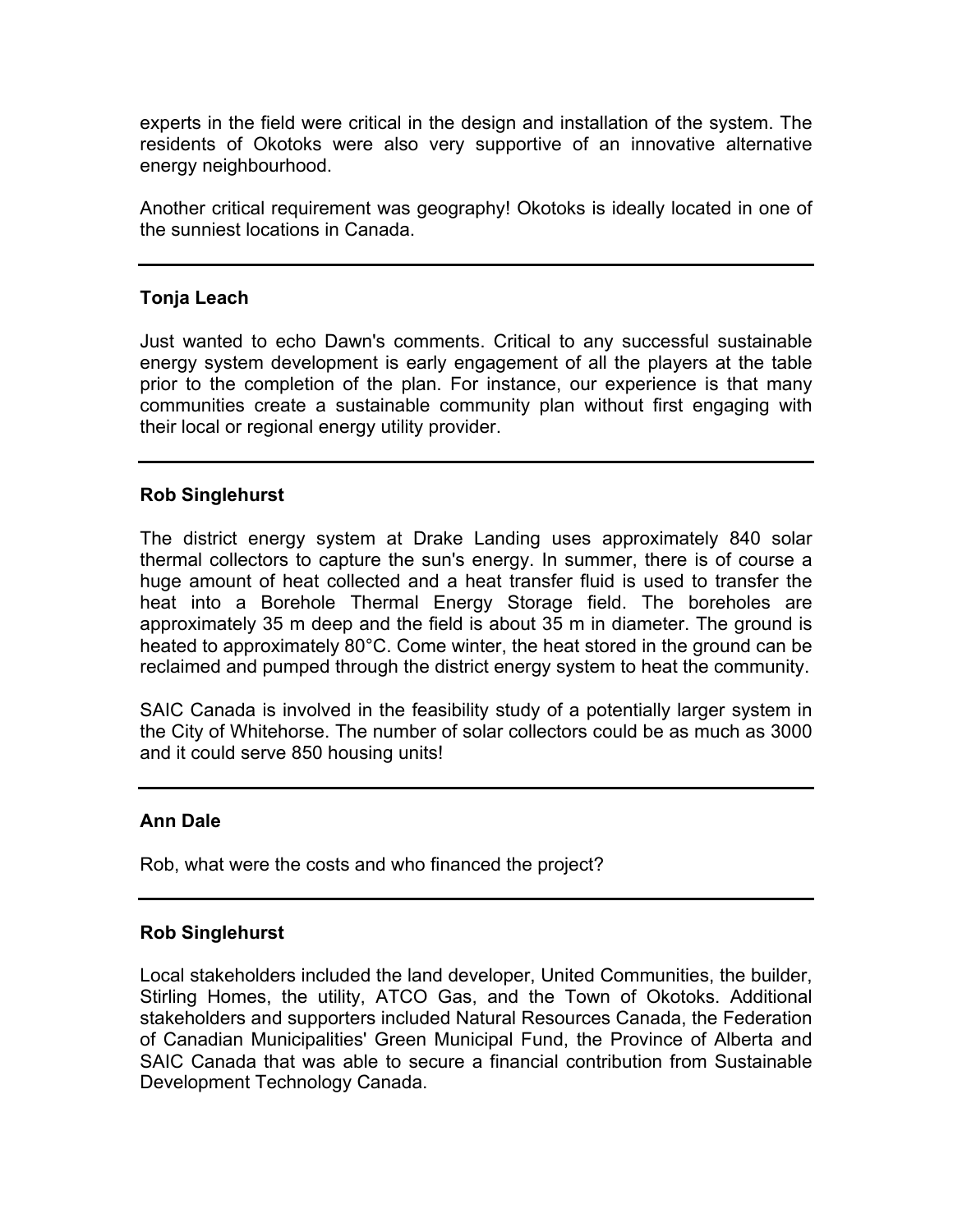Bill Wong, Manager of the Renewable Energy and Climate Change Program here at SAIC Canada dialed in by phone, and I am also relaying some of his thoughts and comments. He indicates that the cost of implementing such a project today would be in the order of \$4M.

At the time of construction though, the costs were higher as the building code was not as stringent as it is today and the homes needed to be upgraded to an R-2000 standard, over and above the Energuide 76 that was mandated at that time. The City of Whitehorse now requires Energuide 82 of new homes, which is essentially better than R-2000, such that efficiency upgrades to the homes would not be in the overall budget of a District Energy system.

### **Robert Newell**

Drake Landing has been a remarkable example of being able to use a solar energy system to successfully service a community. Correct me if I'm wrong, but I believe this last year was at 95% solar power fraction? So, I am wondering, as far as applicability to Whitehorse, is there a level of community buy-in required in terms of getting people to live there and have it function as a community? Does this solar aspect attract people?

Dawn, maybe you could share insights on this?

### **Dawn Smith**

Rob, you are correct that the Drake Landing Solar Community did achieve a solar fraction of 95% last winter. The reports have not yet been produced for this winter; however, the project is aimed to achieve this again for 2013.

Regarding buy-in, Drake Landing is interesting. In the beginning (2007), a lot of the people who purchased the homes were not in the market for this project. They came to the open houses and were amazed by the opportunity and took the chance to live in an active experiment (although the financial risks of the project not working were to be mitigated for the home buyer, so the risk was low). Now, these homes are extremely popular and difficult to get. They do not come onto the market frequently and are sold quickly. The homes also have kept a higher market value than homes of the same size and age in the area.

To also answer your question, Ann. The project cost approximately \$7 million and was funded through NRCan. If one was to do the math, the cost per home is not economical. One must remember that this is a research and development project and a large majority of those funds was for the development of the technology, not necessarily hard construction costs.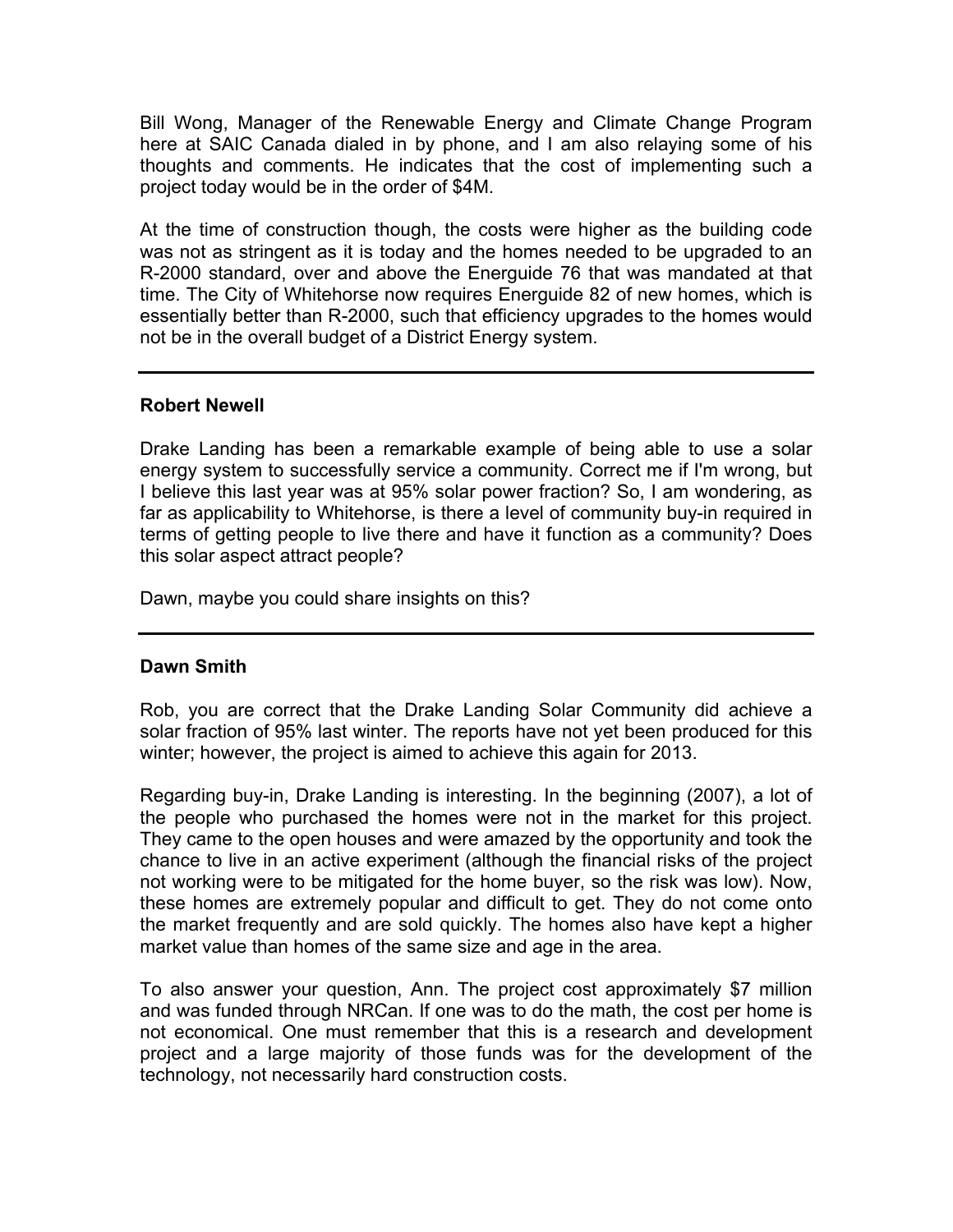### **Rob Singlehurst**

One of the most critical factors in the success of Drake Landing was to introduce the discussion of implementing energy efficiency and renewable energy at the very earliest stage of conception. The physical layout of the community was very important for passive solar gains to the homes and to have the solar collectors installed at the optimum angle and facing due south.

These criteria could not be met with an existing community. Though the development in Whitehorse has not broke ground, a significant amount of planning has happened of the streets and infrastructure and so we have to explore off-site locations for a field of ground-mounted solar collectors.

A benefit of solar energy and of borehole thermal energy storage is that it is local, renewable and sustainable. The money for fossil fuels is paid by a community and the economic benefits travel farther than the fuel does - away and out of the community, to Calgary and on to shareholders. The sunshine and the ground are outside and underfoot and utilizing these resources keeps the economic benefits within the community.

One of the reasons why Whitehorse is feasible for such a system is that the price of gas is not as cheap up there. The Yukon is also not part of the North American electricity grid. Fossil fuels must be transported by truck and can be very expensive. Implementing a larger District Energy system that serves many more clients than the system at Drake Landing will also realize significant savings and a lower price for consumers.

### **Robert Newell**

This is interesting that once again the 'energy is cheap' issue shows up as a potential barrier for gaining momentum on a renewable energy initiative. In the case of Whitehorse here, the higher prices have contributed to overcoming that barrier.

I also wonder about other economic benefits that a northern (and isolated) community could receive from a project such as this. I am thinking in terms of local training and development of skills. In the case of the T'Sou-ke (a community on Vancouver Island near Victoria) Solar Community Program, the solar system was installed by trained local members of the community.

Rob, have these sort of social and economic benefits been considered in your feasibility study?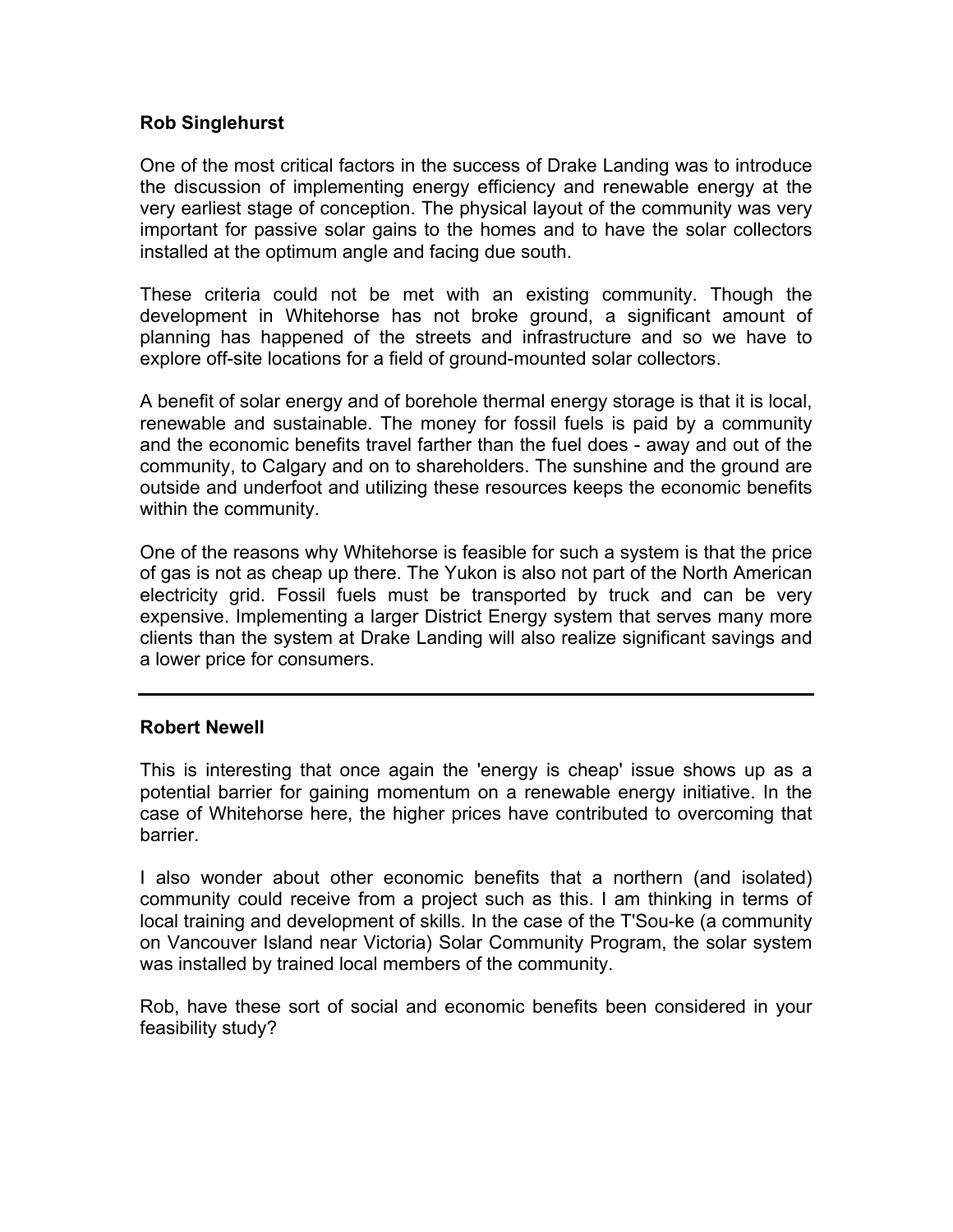### **Rob Singlehurst**

Certainly, the regular operation and maintenance of a District Energy system can only come from the community.

Early discussions with some manufacturers of solar thermal collectors indicate that there may be a possibility of developing production and manufacturing capacity in the local community.

And as the solar collector field will most-likely have to be ground-mounted as opposed to roof-mounted, a local First Nations community may be engaged as a partner with the City of Whitehorse in a long-term lease arrangement of land for the solar field.

## **Tonja Leach**

I think the opportunities in the north extend beyond just the large communities. Almost all rural, remote and northern communities (including mining communities) rely on trucked or flown in diesel, the economics are significantly in favor of moving to renewables, CHP, in some cases DE and other innovations. In a report produced by Aboriginal Affairs and Northern Development Canada - Status of Remote / Off-Grid Communities (2011) the main barriers to change happening in the north is the lack of metrics and reporting and the complexity of the current financial support mechanisms in place today. It is a large problem to overcome, but the economics are very much in support.

### **Roger Peters**

The factors critical to OREC's success have been,

- 1) legislation that provides the incentive to invest in renewable power (Feed in Tariff),
- 2) a strong team of volunteers with variety of business, technical, and social expertise.
- 3) an emphasis on local ownership and projects,
- 4) eager residents who have been waiting a long time for this type of opportunity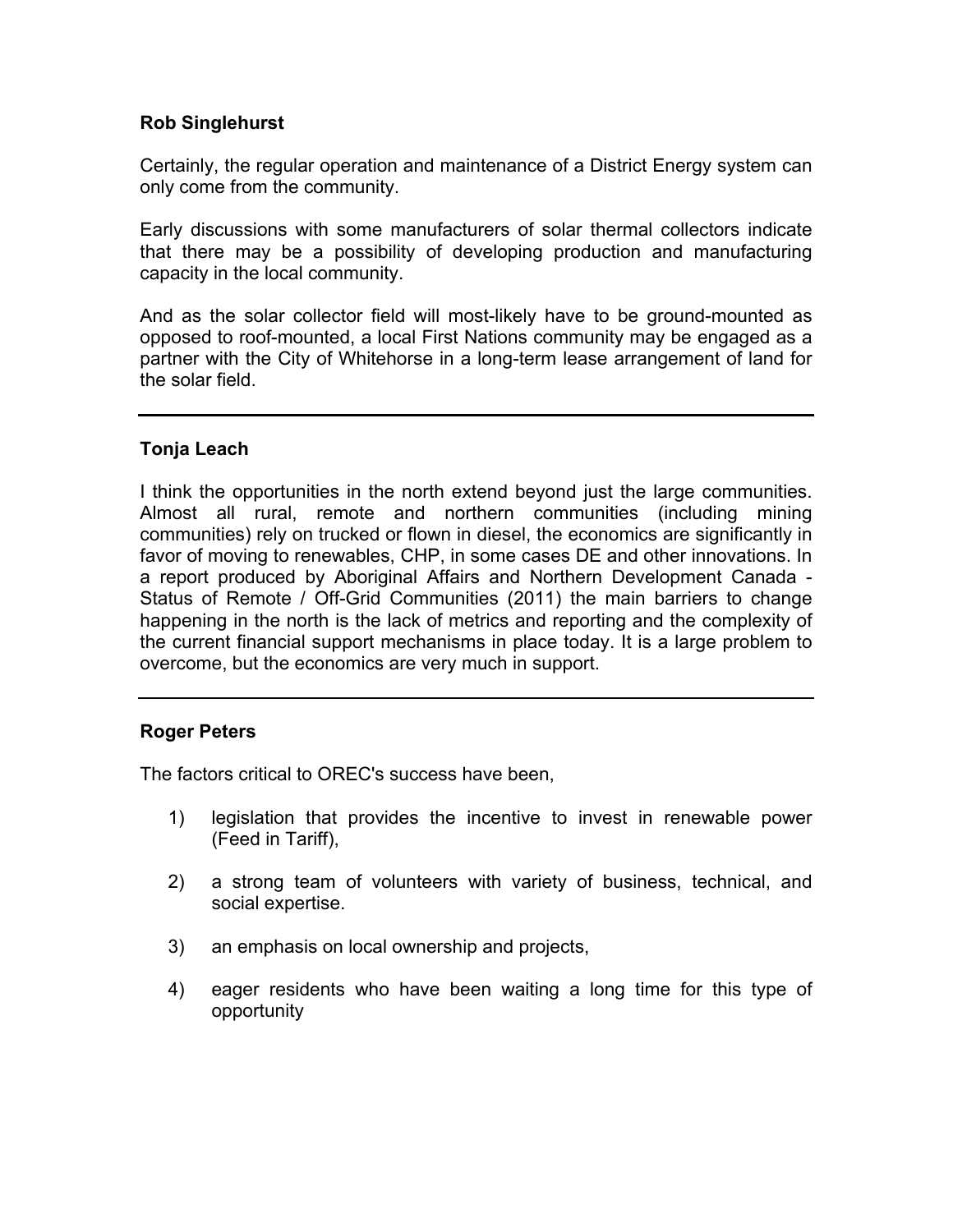## **Ann Dale**

Roger, do you know of any other such co-operatives in the country?

#### **Roger Peters**

There are about 20 coops like ours across Ontario working within the Feed in Tariff program (we are all part of a new Federation of Community Power Coops) and also some developing in Nova Scotia to work under the COMFIT program there - I do not have any details though.

### **Tarah Strafford**

The factors critical to "Cool Neighbourhoods" success have mostly centered on home owners willingness to participate because we always address the barriers that stop them from doing things that they actually want to do but oftentimes find boring, time consuming, intimidating or costly. We make sure it is none of those things by basing the program in 'parties with a purpose' thrown by keeners (Neighbourhood leaders) in each neighbourhood that are willing to schedule everything, serve good food and drinks, provide expertise, and allow the people in our program to help with any problems that home owners encounter.

#### **Rebecca Foon**

Hi Tarah - this sounds like a lot of fun! Can you tell us more about the ways the neighborhoods are engaged that help to eliminate the barriers to home energy reduction? We do a lot of work around community engagement, so am always interested to hear about innovative community engagement techniques...

### **Tarah Strafford**

We first identify someone in each neighbourhood that is already engaged and interested in doing energy reductions. That person then contacts their neighbours; sometimes because they already know them, sometimes through a community association and other times by just walking around and delivering invitations to a party to talk about neighbourhood sustainability and resilience. People tend to come because of the non-threatening, friendly nature of the invitation and because they want to interact with neighbours but also because they want to 'do something for the environment' or 'save money'.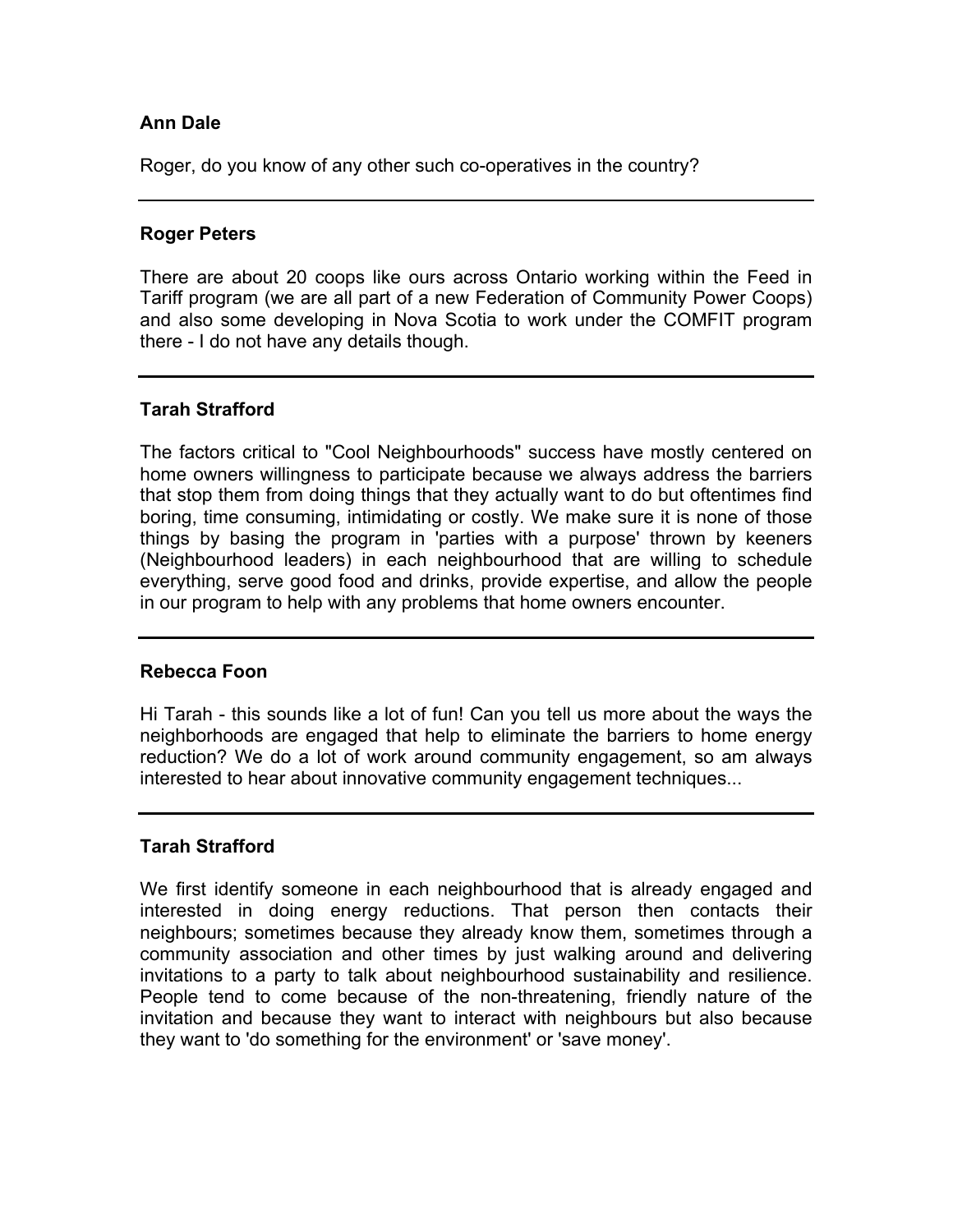### **Rebecca Foon**

Parties with a Purpose - Great idea...

#### **Robert Newell**

This opens up an interesting idea around community engagement. I know from other communities we've researched, there have had some difficulties getting retrofits out the door because just selling the "save money on energy" aspect simply wasn't enough. Energy is inexpensive, and the effort in putting in the retrofits doesn't grab everyone. However, the idea, then, of engaging people in programs through fun initiatives and appealing to them on a personal level opens up a whole new avenue for collecting buy-in. It seems, from this case, a necessary component.

#### **Roger Peters**

Tarah, what kinds of housing retrofits do you carry out?

#### **Tarah Strafford**

We start with having an energy audit on each home (we have a group deal on them so that save money and the neighbourhood leader schedules everyone's times: as many as 59 houses in a neighbourhood) then the fire departments in each city/district come in and do thermal imaging so the homeowners can see the energy leakage in from their homes - that makes a huge difference - being able to see it. Again this is all scheduled by the leader and the service is free. We then do sealing, caulking and weather stripping. Local utility has provided caulking and we get discounts from local contractors. Next are the big ticket items - high efficiency furnaces, heat pumps, insulation, windows, solar hot water etc. We have some group buying deals and have 'wine and window' parties and 'sealing socials' etc.: Obviously, we came up with many of these things over several glasses of wine ;) If it isn't fun...no one comes back. People have busy lives...

#### **Tonja Leach**

Tarah could you also comment on the energy literacy of your target audience. We often hear that energy literacy is the greatest barrier to any type of sustainable energy program uptake.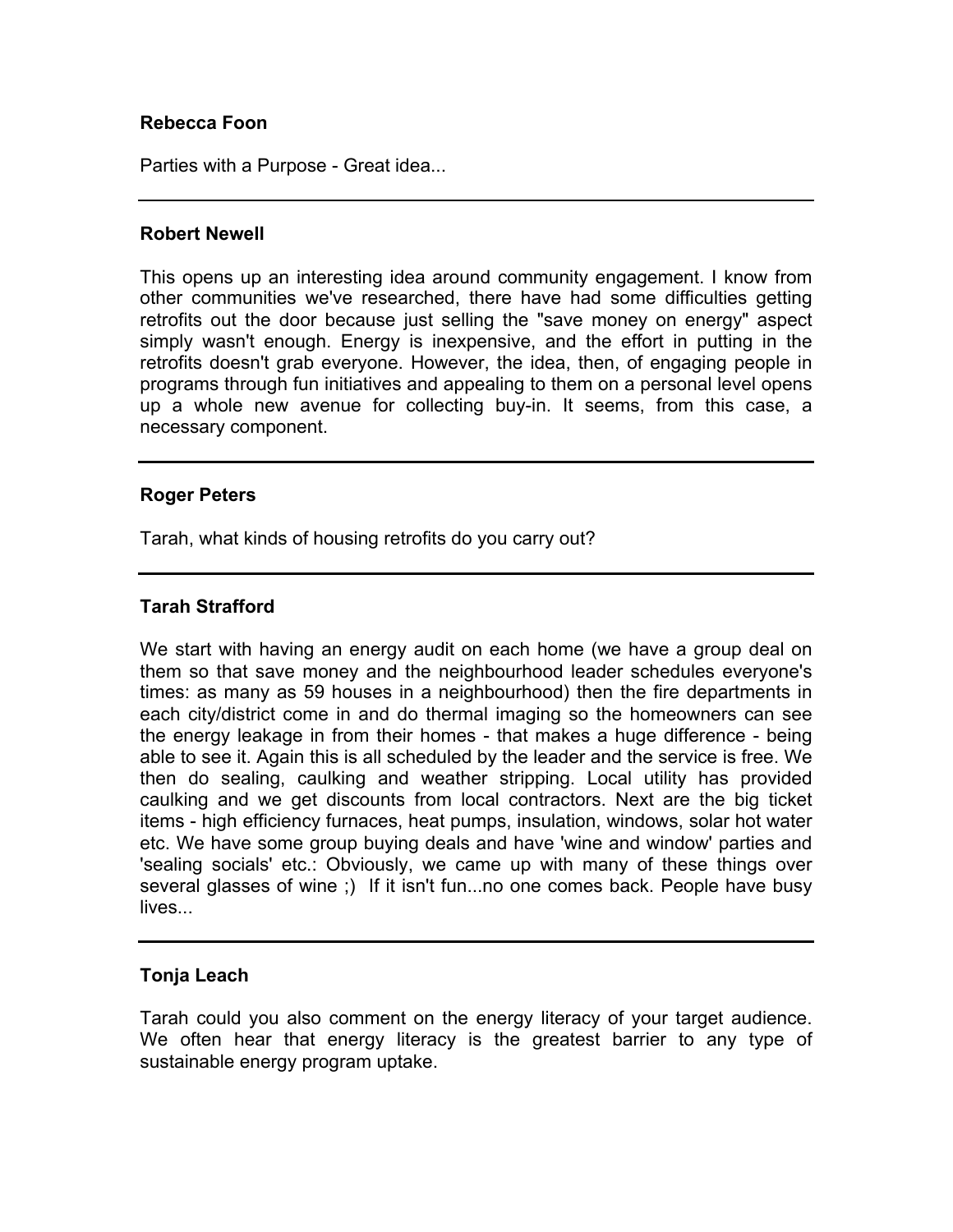### **Tarah Strafford**

It varies greatly - but like any neighbourhood there will be engineers and artists - (not saying that the engineers have higher literacy on the subject!) but that is one of the barriers for sure. Our job is to educate them in a friendly accessible way. Have a coffee and chat stuff...and make it simple and straightforward.

### **Tonja Leach**

Tarah, you certainly have a wonderful project on the go! I'd love to find a way to replicate it Nationally!

#### **Rebecca Foon**

I love this idea of bringing together the diversity of people living within the neighborhood - including engineers and artists - together in a dialogue (with good food) around energy and home energy reduction. I imagine this must also build social capital and more resilient and healthier communities as a result?

#### **Tonja Leach**

This is in a nutshell what QUEST does - we bring people together who typically wouldn't talk to each other, provide them a safe space for conversation and help them identify why working together is beneficial. We have had great success with this through our annual conferences - this year's is in Markham, ON, November 12 - 14, 2013, if anyone is interested. So, we are doing it at an organizational level rather than at the individual level, as Tarah is.

### **Ann Dale**

Strategic partnerships, peer group support, discussion, early engagement of all players, parties with a purpose (social capital), integration of energy across land use, buildings, transportation, water, waste and related infrastructure. Our  $MC<sup>3</sup>$  $MC<sup>3</sup>$ [research project](http://mc-3.ca) also revealed how critically important integration across those sectors is for the implementation of climate change adaptation and mitigation.

Roger, what role can energy co-operatives play in energy literacy?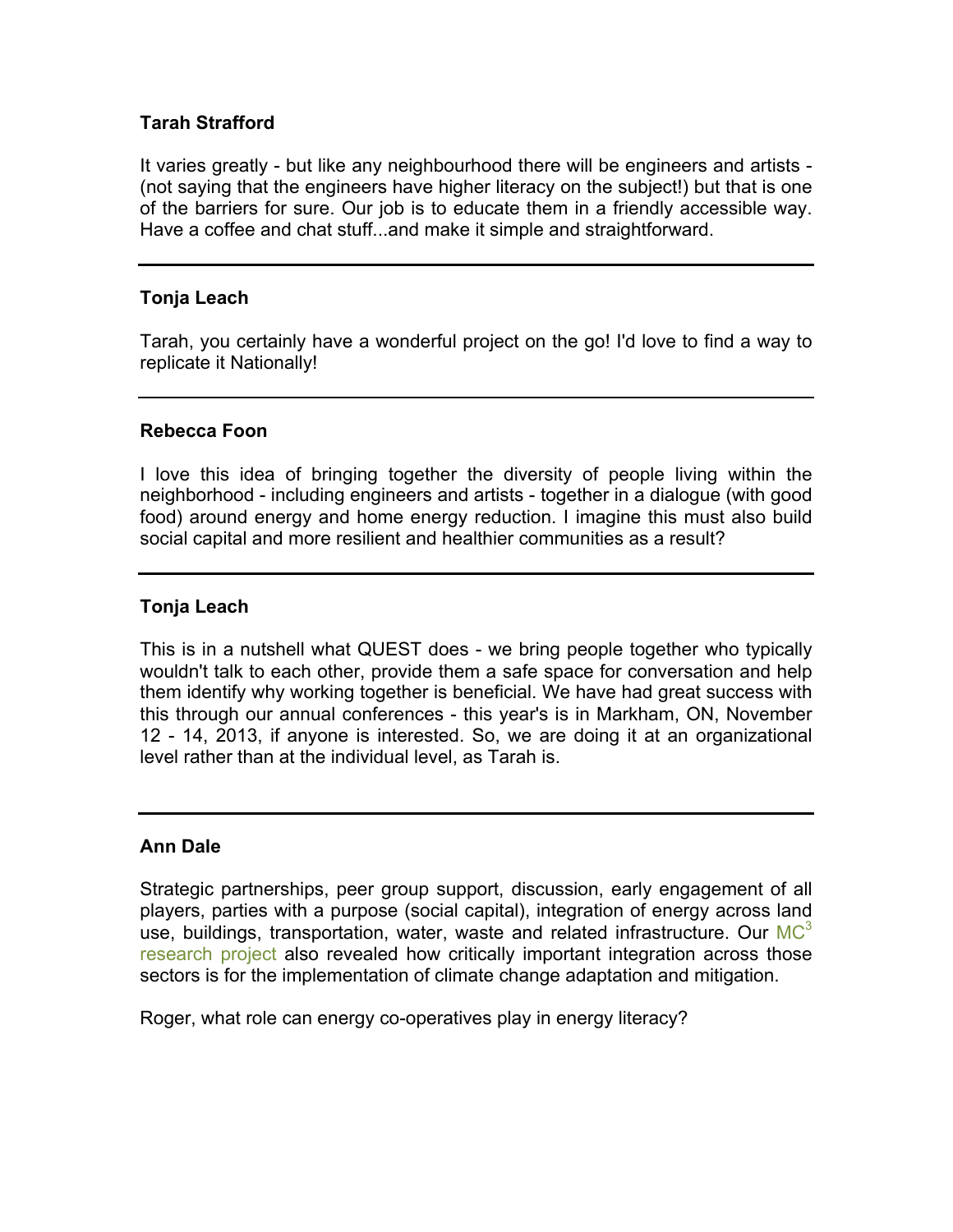#### **Roger Peters**

They can play a large role. By definition, our first members are very energy literate and quickly spread the word to their friends and neighbours. Because we offer financial return, community ownership, RRPS eligibility, and green investment we attract a lot of additional people. There is an incentive for them to learn about sustainable energy when they are going to invest in it and own it. We have had a lot of interest from the media too which has helped with the understanding of renewable energy.

#### **Robert Newell**

Roger, I imagine that many of the investors you have would be very forward thinking, as this is a long-term investment (20 years, I believe?). Typically, the majority of humans are often set in the short-term, more immediate gains mindset. Has this been a challenge in terms of attracting people and receiving buy-in?

#### **Roger Peters**

We were surprised at the number of people looking for long-term investment opportunities. Offering RRSP eligibility helped attract long-term interest, but these only represented about 20% of our share sales. There are very few other options out there that offer 4%+ over such a long term. This is very good news for anyone interested in seeing more social capital going into a community owned and run economy - not just for energy.

### **Ann Dale**

Roger, can you explain the RRSP eligibility a little more, please?

#### **Roger Peters**

OREC has set up a service for our members so that when they purchase a preference share it can count towards their annual RRSP "room" and be held in a special self directed RRSP.

### **Ann Dale**

Our next question--What other energy innovations do you know of, and what are their critical success factors?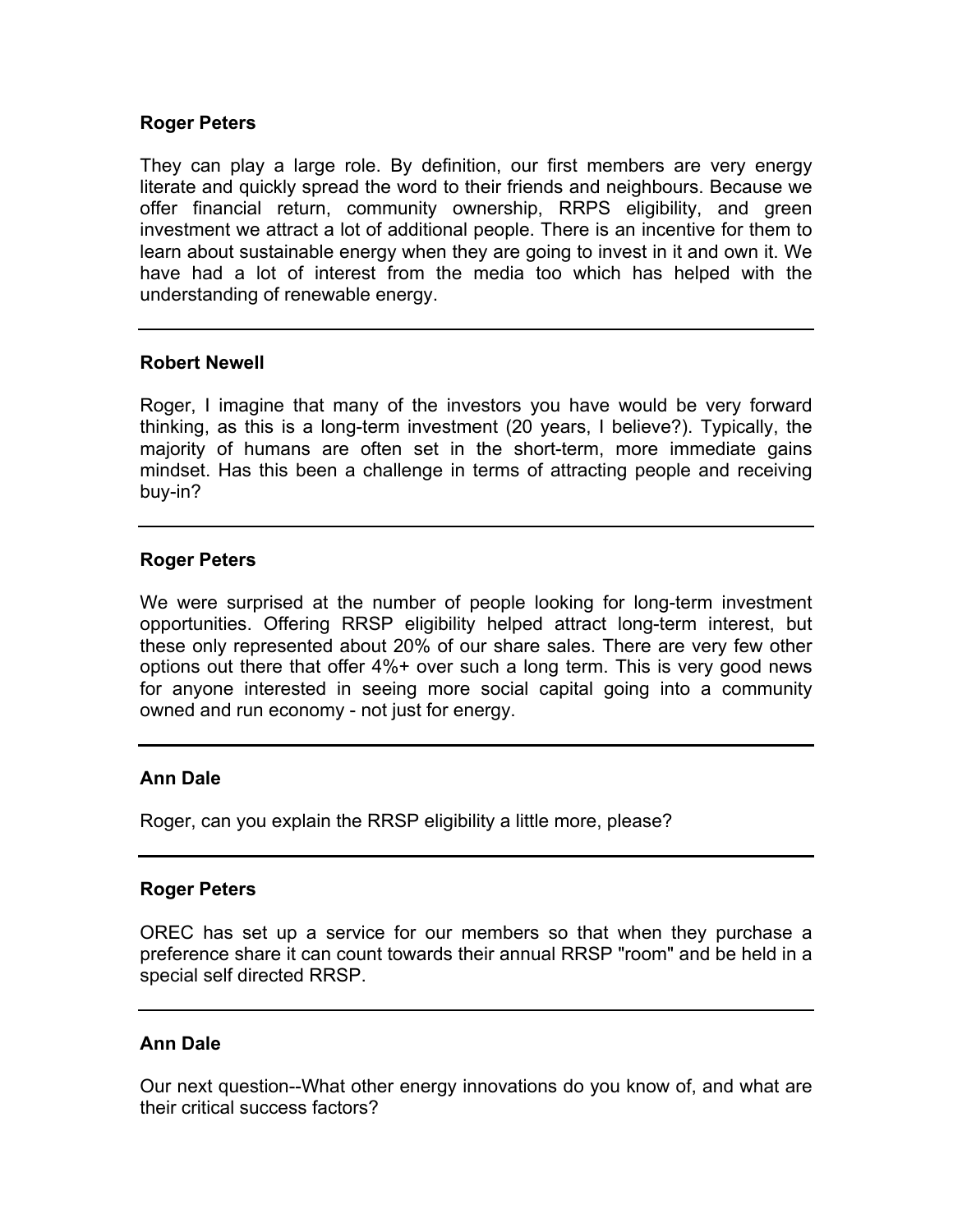### **Tonja Leach**

It seems that the energy innovations are almost endless. Beside traditional renewables there is combined heat and power (CHP) partnership, district energy (DE), waste-heat capture, renewable gas, tidal power, to mention a few. And, similarly, there are a number of barriers, in some cases unique and some are universal, to their success.

A key barrier is fear of the unknown or an unwillingness to try something different – although all of these systems are well utilized outside of Canada. Education through improved energy literacy would be helpful in overcoming this barrier.

Understanding how to make the business case for alternative innovative technologies is critical. In our experience, service providers who try to incorporate one technology into traditional systems planning routinely discover that the business case isn't there. That being said, there is strong evidence that taking an integrated approach works financially, it drives economic development and as a by-product community GHG goals (or provincial targets) are reached.

Financing mechanisms are another critical element. Increasingly new and innovative financing mechanisms are coming to the forefront such as Local Improvement Charges or property based liens, but there is an increasing need for innovative financing mechanisms to be developed to support energy innovation implementation.

### **Robert Newell**

The fear of the unknown is a definite barrier in the implementation of many innovations for many different types of community systems. I believe that networks and knowledge sharing can shed potential light on these unknowns...making the innovations seem more possible. In fact, part of the idea of these Solutions Agenda dialogues is to shed light on the 'unknowns'. Tonja, I imagine QUEST can also do such by connecting people of different ideas and expertise?

### **Rebecca Foon**

I agree that fear of the unknown is key - even though there are so many examples of best practices internationally. For example, Copenhagen has a 100% Renewable Energy Goal to be Carbon Neutral Capital by 2025, which can be found [here.](http://www.go100percent.org/cms/index.php?id=70&tx_ttnews%5Btt_news%5D=20)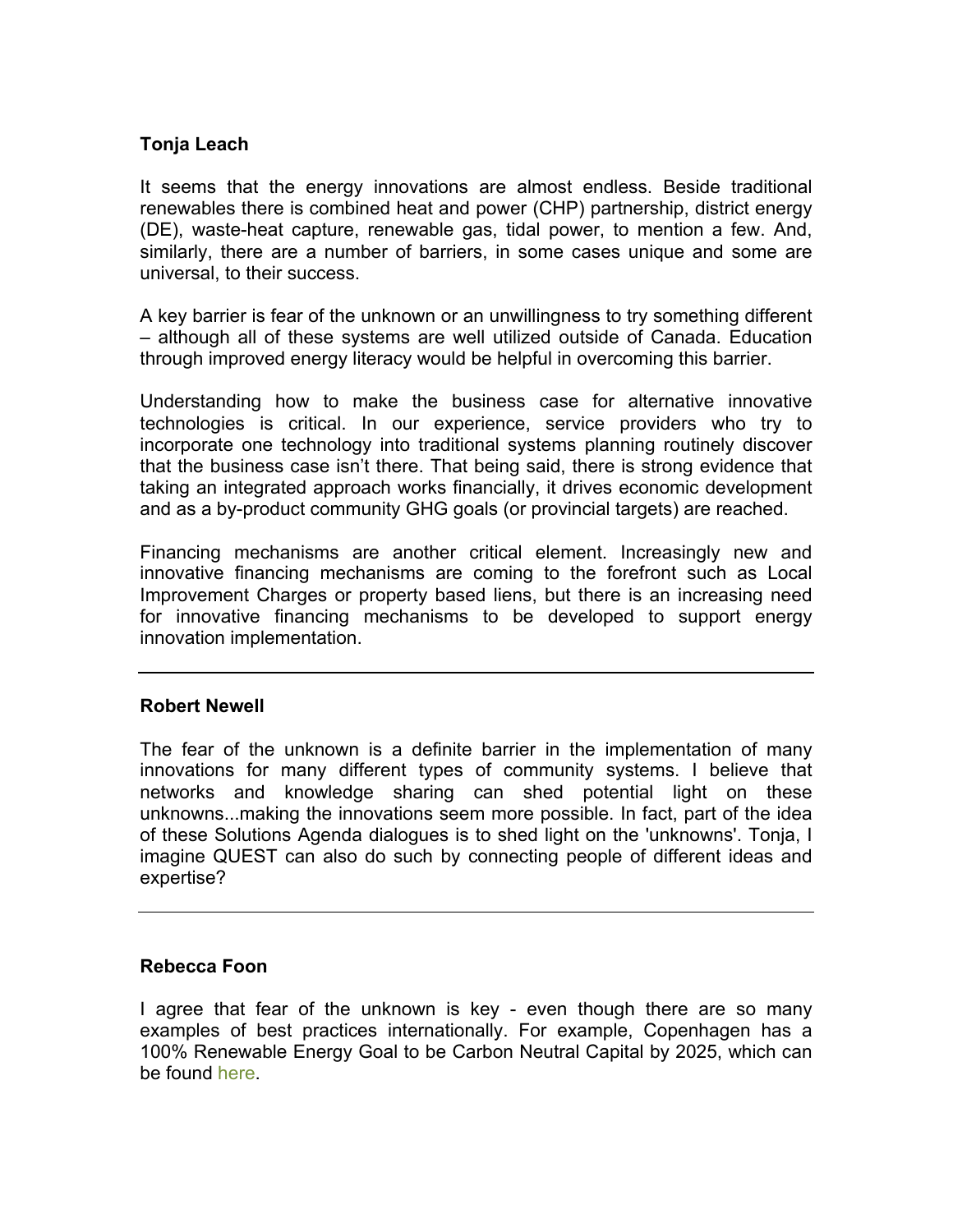Combined heat and power systems; biogas systems (providing natural gas from anaerobic digestion) and, as discussed, district heating systems are all great examples of innovation.

Also, [here](http://www.gov.ns.ca/econ/cedif/) is an interesting example of community financing in Nova Scotia.

#### **Ann Dale**

Tonja, do you know of any references on innovative financing mechanisms? Any ideas on how to engage the banks?

#### **Tonja Leach**

I know of examples - SolarCity in Halifax, for one. QUEST will be publishing a document on this in Q3. But, I will look into it for you Ann.

#### **Roger Peters**

An important Ontario initiative on financing can be found [here.](http://www.cleanairpartnership.org/cheerio)

Ontario recently amended the Municipal Act to allow municipalities to use Local Improvement Chargers for energy retrofit financing

BC and Manitoba both have new legislation requiring utilities to offer on-bill financing that transfers to new owners so that payments are less than savings. See BC Hydro and Manitoba hydro.

I also think that property secured or on-bill financing is an important innovation– allowing loans for sustainable energy (renewable energy and energy efficiency) to transferred from one owner to the next over a term sufficient to make annual loan payments less than annual revenue or savings

Other innovations include:

- Complete Streets all new and redesigned streets give priority to transit, cycling and walking
- Power storage the key to high deployment of renewable power sources and smart grids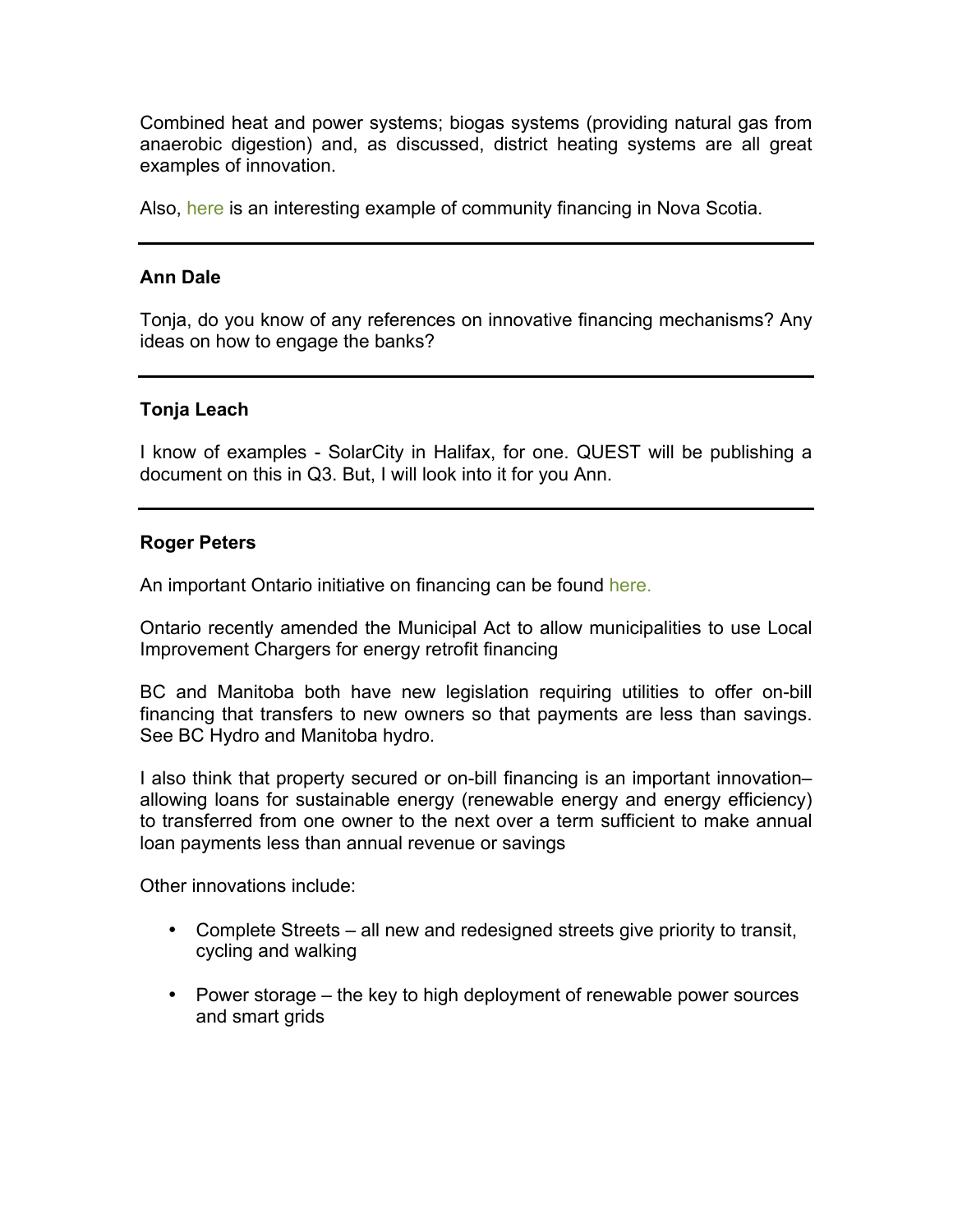### **Tonja Leach**

Another that has just come to mind are Clean-Tech Funds - they currently exist Federally and in Alberta for Large Scale Emitters but QUEST is encouraging expansion to include Downstream.

#### **Dawn Smith**

In response to the question: What other energy innovations do you know of, and what are their critical success factors?

In general, with the Town's experience, one of the critical success factors for alternative energy systems is the cost of energy. In Alberta, over the past few years, the cost of natural gas has been low therefore there have been times where the residents of the solar community are paying the same or more for their solar thermal space heating (approx. \$64/month for the operation of the system) compared to a standard home in the neighbourhood paying for their natural gas.

An additional barrier for the Drake Landing residents is utility delivery costs. Even though the majority of their energy needs for space heating and hot water are provided through their solar system, they must pay the standard utility delivery costs for their remaining small amount of natural gas consumption. Therefore, these residents are paying a heating bill for their solar domestic space heating system (which covers the 95% solar and additional 5% natural gas (provided to all 52 homes through a high efficiency furnace located in the energy centre) and for the additional natural gas they consume for the remaining 40% of the domestic hot water needs, fireplace, cooking etc. Some residents are only consuming around \$5/month in natural gas for hot water and cooking however must pay the standard flat rate delivery charge from their utility provider.

### **Rebecca Foon**

The [Hestia project](http://hestia.project.asu.edu/) is also very interesting. It basically creates the groundwork for a Carbon Monitoring System - creating a tool to help communities and government to design carbon management strategies. The first project is in Indianapolis and they are looking at creating a project for the Los Angeles Basin.

### **Ann Dale**

*A Question from our Audience*

I am going to interject with a question from our e-audience to be answered.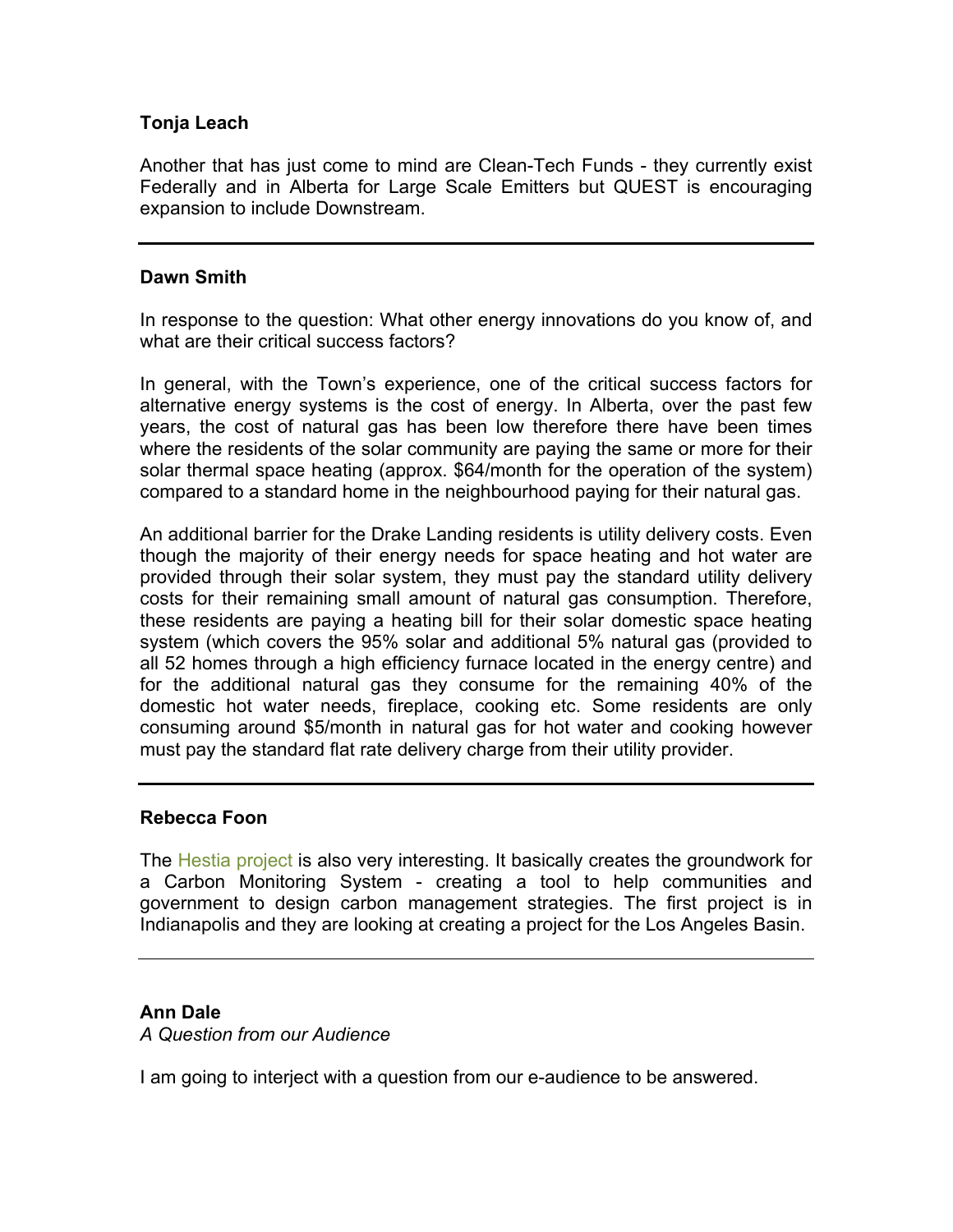*I wondered if there are any good examples of major urban projects that are taking the kinds of system-level ideas being deployed in Okotoks (district energy systems), but which also include the kind of citizen engagement that is being talked about in Vancouver? With the support of a Live Green Toronto grant, I lead neighbourhood project that explored the feasibility of retrofitting a street full of Victorian homes in downtown Toronto with geothermal systems. Because of lack of private property, the only place for the bore field was under the street. The results were clear about the advantages of geothermal, but the City (or at least one department within the City) was a major impediment. We also learned that the only way to do this in a feasible way was through a district system - not one private home retrofit at a time.*

## **Tarah Strafford**

I have just started a project working with the Tsleil-Waututh First Nations that will hopefully incorporate district energy but will also engage the community. They are in an urban setting and wish to retrofit their homes so that they can "walk the walk" as they are opposing pipelines and oil tankers in their territory. It is a fantastic project but will have many challenges.

### **Dawn Smith**

Regarding the audience question, implementing district energy systems in established communities can be extremely difficult. Drake Landing had the benefit of being designed greenfield, the homes, streets and garages could be ideally oriented for optimal solar collection and the borehole located under a municipal reserve which is now an open park space.

The working environment in a smaller municipality such as Okotoks usually allows for more flexibility due to smaller numbers of departments involved in the decision-making and necessary modifications of building requirements and bylaws.

### **Tonja Leach**

QUESTs website has a [National ICES Map](http://www.questcanada.org/interactive-ices-map) which currently showcases 10 Integrated Community Energy Solutions projects (including background information, contact information etc.) and will soon (by the end of April) have 50 projects listed. The map is a live project and will be updated on an ongoing basis with the addition of policies and other useful information.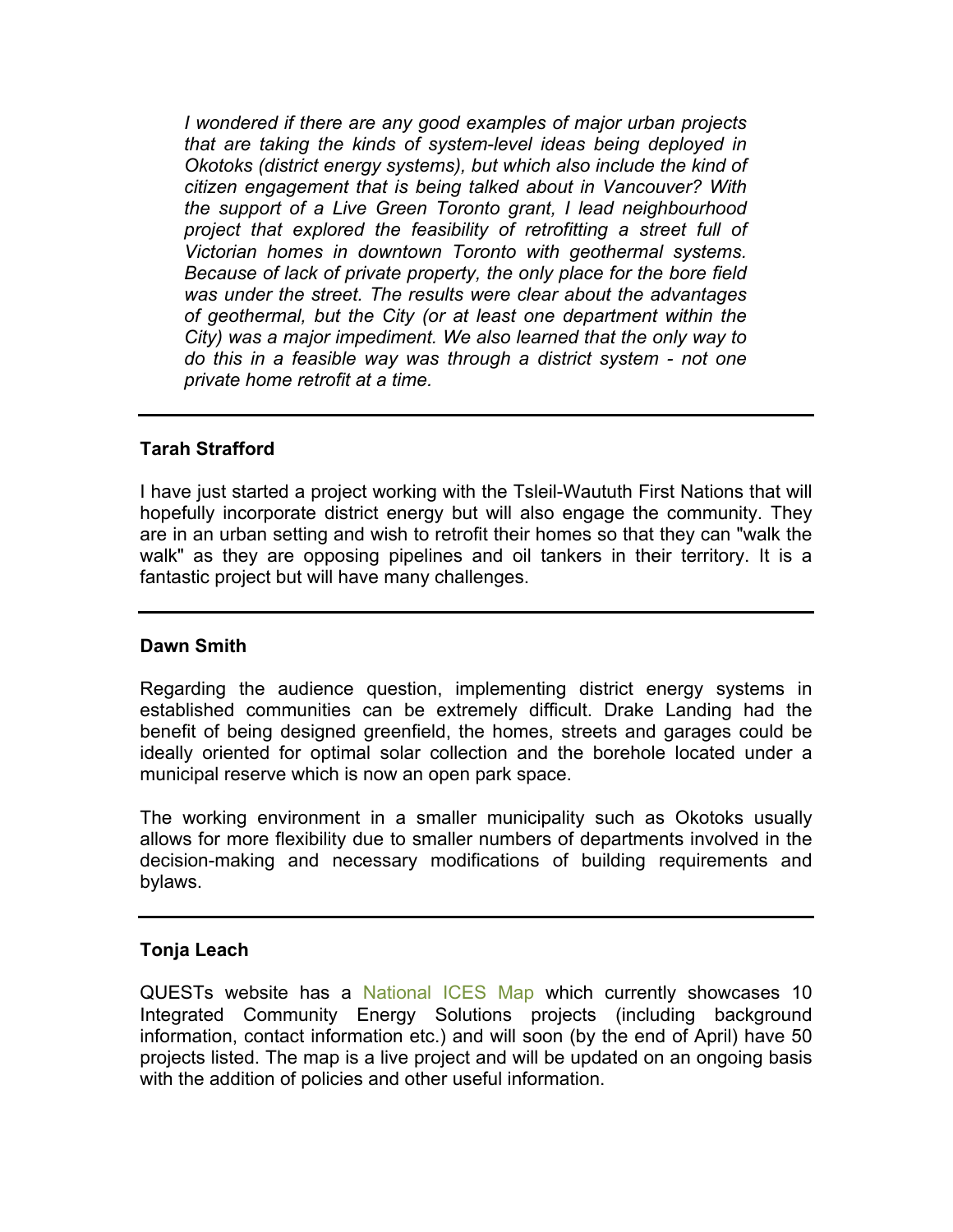#### **Rebecca Foon**

Wow - I look forward to checking this out!

#### **Ann Dale**

Tonja, how can we more rapidly scale this up? Roger, how do we scale up energy cooperatives? And the other initiatives?

#### **Tonja Leach**

Good question, Ann.

We are looking to our network (10,000+) to help us populate it. The intent is to allow (and we will encourage) people to submit projects for consideration. That functionality isn't there yet but will be soon. In addition, QUEST will be looking at and for other lists that are out there but not necessarily publicly available, which we can upload.

If anyone out there has a project they would like to see, please send it to us or email me: tleach@questcanada.org

#### **Roger Peters**

In the short term, scale-up will depend on the future of the Ontario feed-in tariff program which in turn will depend on how fast the grid can be upgraded and 'smartened" and when the Wynne government raises the targets for renewable power (the current 2018 target has already been met!).

In the meantime we are looking at other opportunities where can use social capital from members to finance sustainable energy projects that do not depend on feed-in tariffs - like ICES, energy efficiency, and maybe renewable gas.

OREC is ready to scale up to several million dollars per year if the opportunity is there. The community interest and capital seem to be.

#### **Robert Newell**

I imagine through the coordination of a group like OREC, opportunities could be provided for people to invest in projects that might be far away from home (such as northern Ontario). And, speaking hypothetically, a national feed-in tariff program could allow people to invest in projects out of province. This could result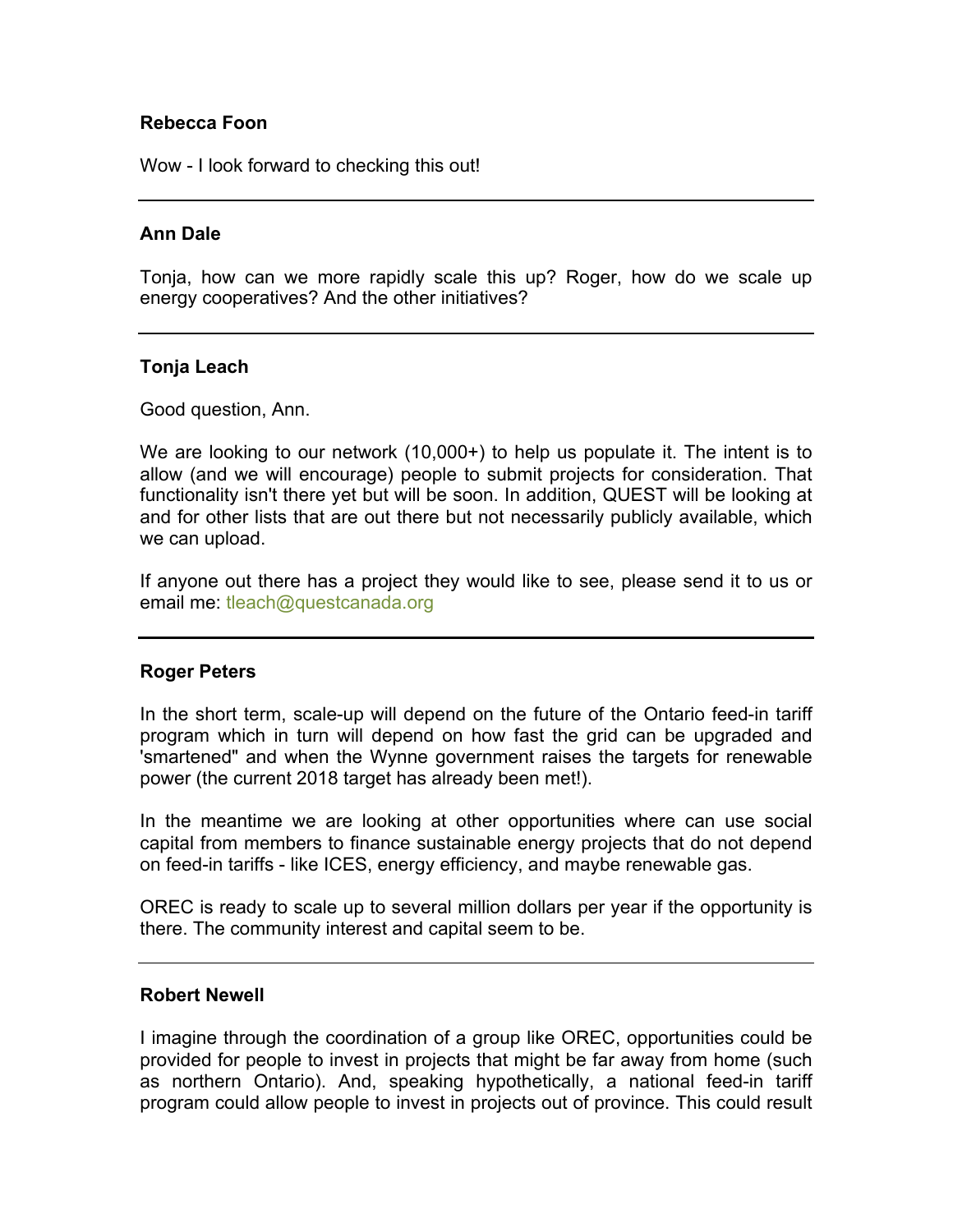in some serious scaling up.

However, Roger, in your experiences do you think there would be issues in interesting people in projects that are out of their community and familiarity? Is the feeling of a project being local an attractor?

#### **Ann Dale**

Roger and Tonja, it seems to me like QUEST and energy co-operatives should partner in some ways?

#### **Roger Peters**

Yes - we are currently starting to research other options like ICES. The main barrier is that, as a renewable energy coop, we are currently restricted to the generation and sale of power to the grid in Ontario. But, there may be ways around this. I will be in touch, Tonya.

#### **Tonja Leach**

Excellent, Roger. I too think some collaboration could be useful.

#### **Robert Newell**

Tonja's earlier comments, "Tarah, you certainly have a wonderful project on the go! I'd love to find a way to replicate it Nationally!", relates to Ann's question on how can we scale up the initiatives.

This is an interesting area to explore. In terms of community engagement, Tarah's work is a great success, and I have seen very successful results with the community engagement work with T'Sou-ke's solar energy project. T'Sou-ke had 100% community engagement - very inclusive and definitely a way of crafting a unity of vision - but it is a small community.

So, how would we scale up here?

#### **Tonja Leach**

I'm interested to know if anyone thinks a public awareness campaign would work or not. It is something that QUEST is considering doing...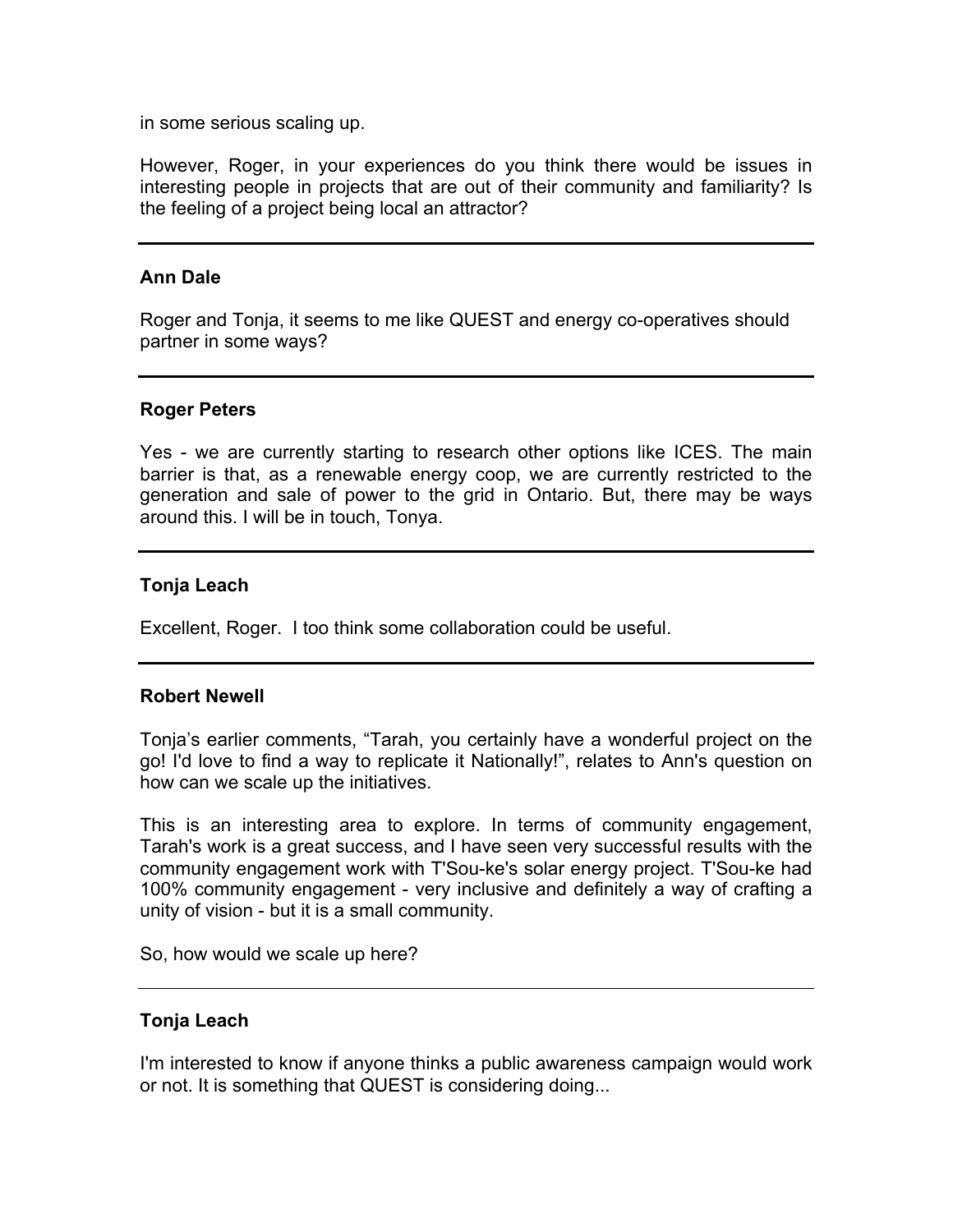#### **Robert Newell**

This is not a specific initiative, however, it does relate to this idea of scaling up a public engagement campaign. We created a video for our Meeting the Climate Change Challenge project that features Dr. Azim Shariff from the Culture and Morality Lab in Oregon, and he discuss several reasons as to why climate change doesn't ring moral alarm bells. One of the major reasons being that it isn't an issue that connects personally, and, at the end of the video, Dr. Shariff suggests using communication strategies that 'speak' to the audience directly. It relates to what Tarah has done as far as effectively engaged the public on a personal level, but also provides insight on how to scale up to a mass communication level.

The video can be found [here.](http://www.youtube.com/watch?v=PbzPFd7LJYA&feature=share&list=PLEPEIpaRONyfUReVUJfMC8zidruqbPIjB)

#### **Roger Peters**

[Green Communities Canada](http://greencommunities.nonprofitwebsites.ca/) is very interested in community scale retrofits like Tarah's and could help promote the idea.

#### **Rob Singlehurst**

The feasibility study of a larger solar thermal district energy system with borehole energy storage in Whitehorse indicates that the price per home would drop by 4X. Drake Landing was never designed to achieve a financial return on the investment. It essentially is a research and demonstration project that has provided proof of concept and helped us learn a great deal.

Here is a [presentation](http://crcresearch.org/sites/default/files/u641/ae_2012-09-12_norman_wells_community_presentation_mg.pdf) for the District Energy feasibility plan for the community of Norman Wells...

#### **Ann Dale**

Thanks, Rob, and everyone for your 'food for thought' into The Solutions Agenda (our first e-Dialogue in this series was on sustainable food systems). Our next and final question.

What are your 3 top policy recommendations for governments to make Canada a leader in sustainable energy?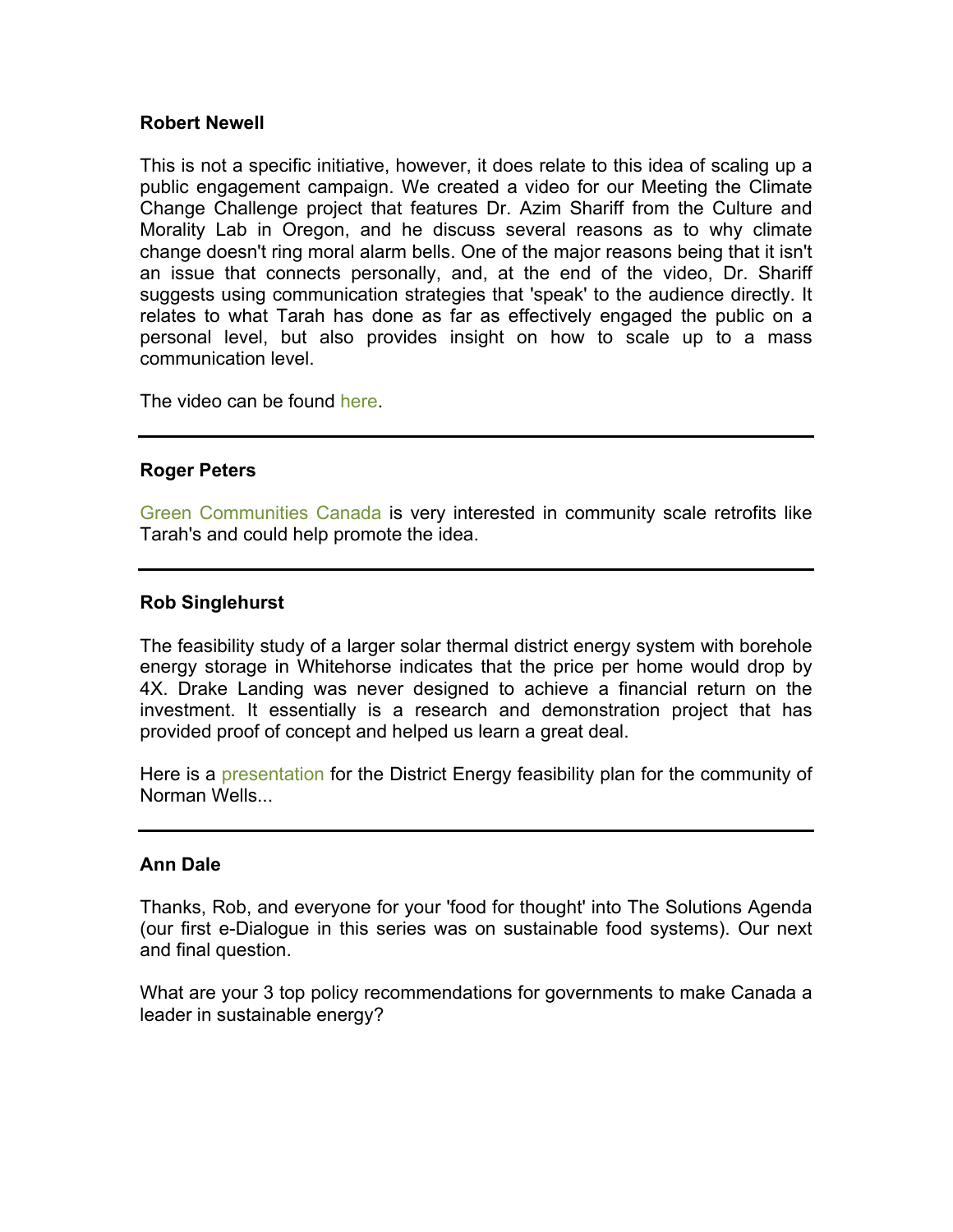### **Rob Singlehurst**

## A NATIONAL ENERGY POLICY!

### **Tarah Strafford**

I agree

### **Tonja Leach**

Which includes how we use energy - not just how we produce it!

### **Tarah Strafford**

- We need to create new memes through alternative energy visuals in the media so that people can see that a different future is possible (that is what I do in my real job as a screenwriter)
- National energy policy
- Identifying and dealing with the barriers from the ground up as well as the top down

### **Rob Singlehurst**

A NATIONAL CARBON TAX (yay, BC!).

### **Dawn Smith**

Agree!

### **Tonja Leach**

Or a Cap & Trade System - this was quite the debate back at the beginning of Obama's first term - will be interesting to see if it comes up again once the US recovers.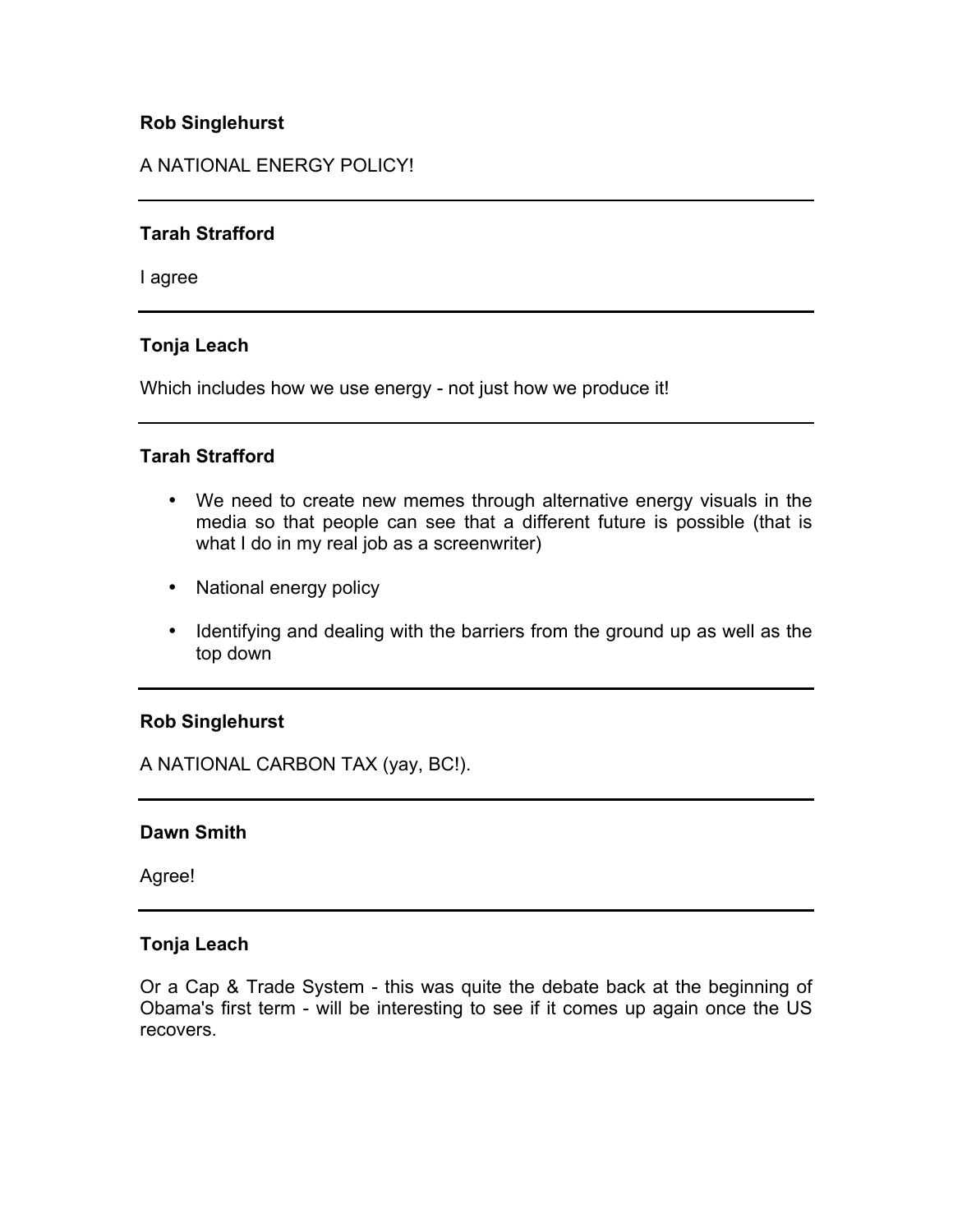### **Roger Peters**

- A National housing retrofit and new efficient housing plan part of a national "housing for all" strategy
- Innovative financing programs to mobilize community, government, and private capital – including on-bill and property secured financing
- Well-funded dedicated government institutions to oversee the transition to sustainable energy, and well-funded professional and trades training and education programs
- Plus, a national collaboration on smart grids power storage, and feed-in tariffs

#### **Tonja Leach**

Let's not lose site of the fact that the majority of energy consumed in Canada is thermal. Energy should include the whole value chain and all uses - heat, plug & mobility.

#### **Dawn Smith**

Agree, in Okotoks, the largest contributors to GHG emissions is residential space heating, citizen mobility and the transportation of goods. In Alberta, a lot of the consumer's focus tends to be on electricity due to its higher cost.

#### **Tonja Leach**

Our recommendations are as follows.

- 1. the federal government facilitate and contribute to community-scale home energy retrofit pilot programs
- 2. the federal government advance Integrated Community Energy Solutions as part of the new long-term municipal infrastructure investment plan to make Canada a global champion of smart energy communities
- 3. the federal government support energy affordability for seniors and grow the green economy of Canada by encouraging the adoption of Integrated Community Energy Solutions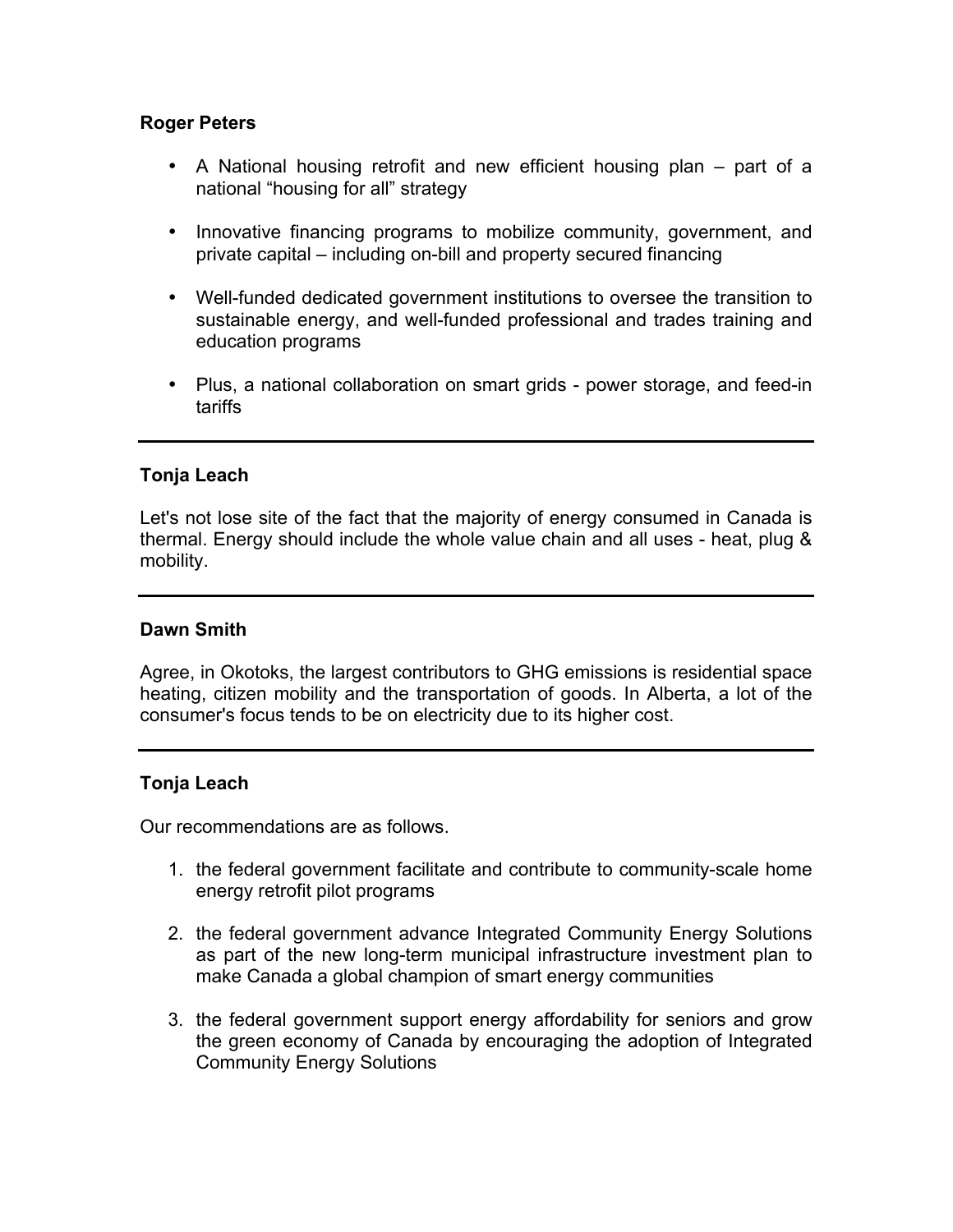#### **Dawn Smith**

Completely support the recommendations mentioned and echo the need for a strong National Energy Policy.

At the municipal policy level, we could look at new community development and new building construction requirements that support future micro-generation energy retrofits. With regard to solar energy, perhaps requirements for 'solar ready' homes that are optimally oriented for solar exposure and have preconstructed solar chases.

To support micogeneration and community energy projects I also echo the comments on smart grids, power storage and feed-in tariffs.

#### **Rebecca Foon**

I agree with all of this - and it brings up the idea of the commons - what are people's rights to energy?

With regards to national/regional/municipal housing strategies, another interesting international best practice - City of London has a program entitled [RE:NEW](http://www.london.gov.uk/priorities/environment/climate-change/energy-efficiency/homes-energy-efficiency-for-tomorrow) - aimed at retrofitting homes to reduce water and energy consumption with the goal of retrofitting 1.2 million homes by 2030.

### **Ann Dale**

Great dialogue, and Roger, a delight to talk online, and Tonja, to reconnect again, Tarah, Dawn and Rob Singleherst, a joy to moderate. We expect to publish the Solutions Agenda in two years, complimenting our [Policy Agenda for](http://crcresearch.org/solutions-agenda/policy-agenda-canadian-municipalities) [Canadian Municipalities](http://crcresearch.org/solutions-agenda/policy-agenda-canadian-municipalities) and our recent [Action Agenda for Rethinking Growth and](http://crcresearch.org/solutions-agenda/action-agenda-rethinking-growth-and-prosperity) [Prosperity.](http://crcresearch.org/solutions-agenda/action-agenda-rethinking-growth-and-prosperity) We will send you a copy prior to publication for your comments and ideas, again, your time and commitment to our research is very much appreciated, when we meet you in person, we owe each of you a fine glass of wine.

A last comment from an audience member.

*Regarding the person who responded to my earlier question, stating that urban retrofits were difficult, I completely agree. And yet, the energy elephant in the room is cities. In the same way that transportation infrastructure will have to change dramatically if sustainability is to be achieved, so too (I believe) will energy infrastructure, as well as food infrastructure will have to be transformed. Smaller pilot projects is what can lead the way, while*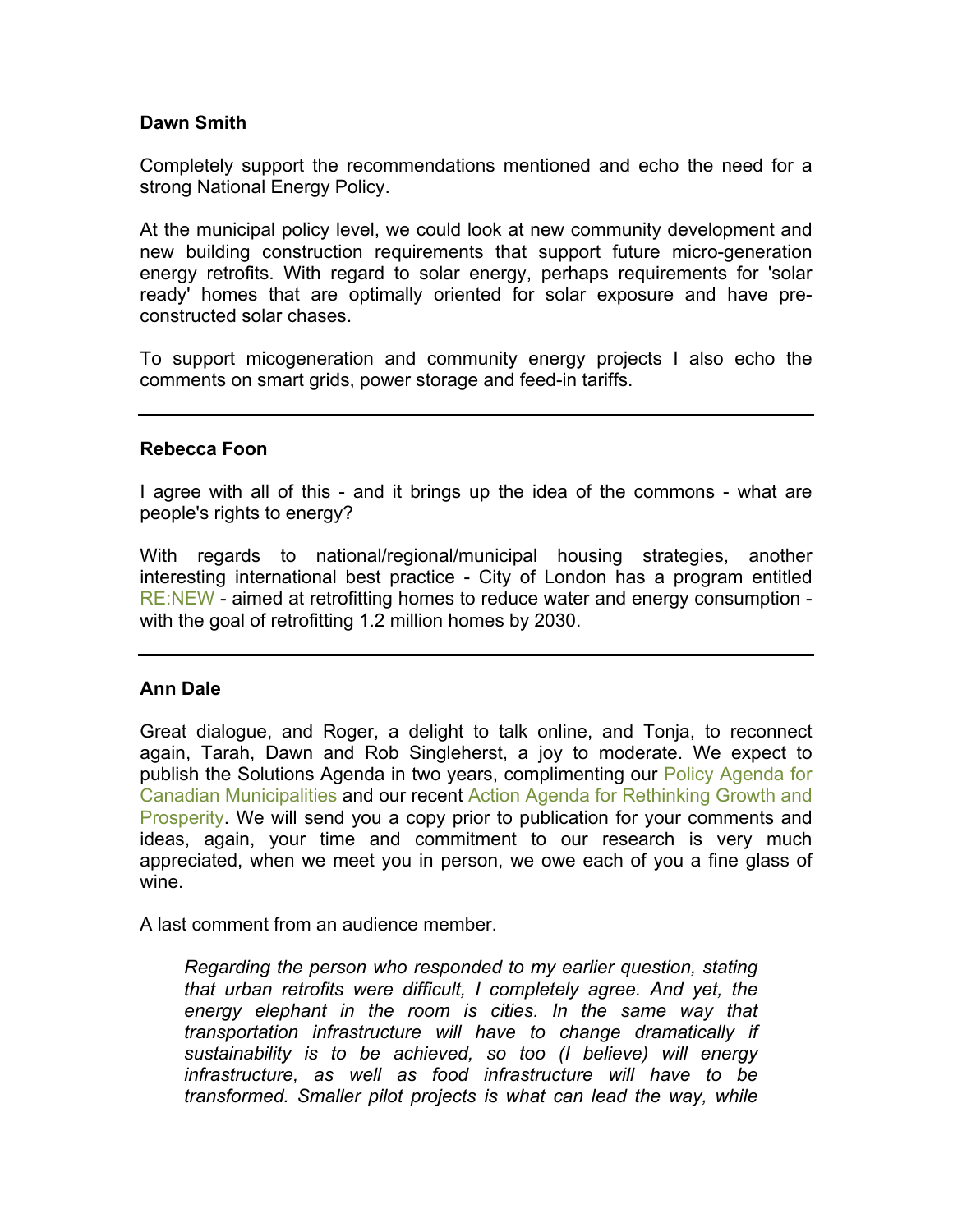*building a growing citizenry that believes that a sustainable future will require radical change on many fronts. It's these pilots that I want to learn about. Thanks... Douglas Worts.*

#### **Dawn Smith**

Completely agree. While small demonstration projects can lead the way for innovation, overcoming the obstacles of alternative energy retrofits will be the solution to widely reducing GHG emissions.

#### **Robert Newell**

We are approaching the end of our dialogue, and I would like to thank our panelists for participating and our e-audience for tuning in. This has been a very interesting conversation on energy initiatives, and the diversity of skills, expertise and project types just goes to show the complexities involved in developing and fostering sustainable energy. The innovations discussed today have been very encouraging to hear.

One more final open-ended question before we wrap up, are there any more projects you would like to share, thoughts on future projects you would like to see, or any other comments?

### **Tonja Leach**

I'll just sign off with QUESTs Vision:

*By 2030, Integrated Community Energy Solutions will be present in every Canadian community.* 

Great to reconnect, Ann. Thanks for the invite and I look forward to that glass of wine. And, I'm looking forward to connecting with the other panelists following this conversation and seeing how we may be able to support each other.

#### **Robert Newell**

I would like to give my thanks to everyone for this conversation. It was wonderful to chat with such a diverse about this critical topic. I enjoyed our conversation greatly, and I hope you enjoy the rest of the afternoon!